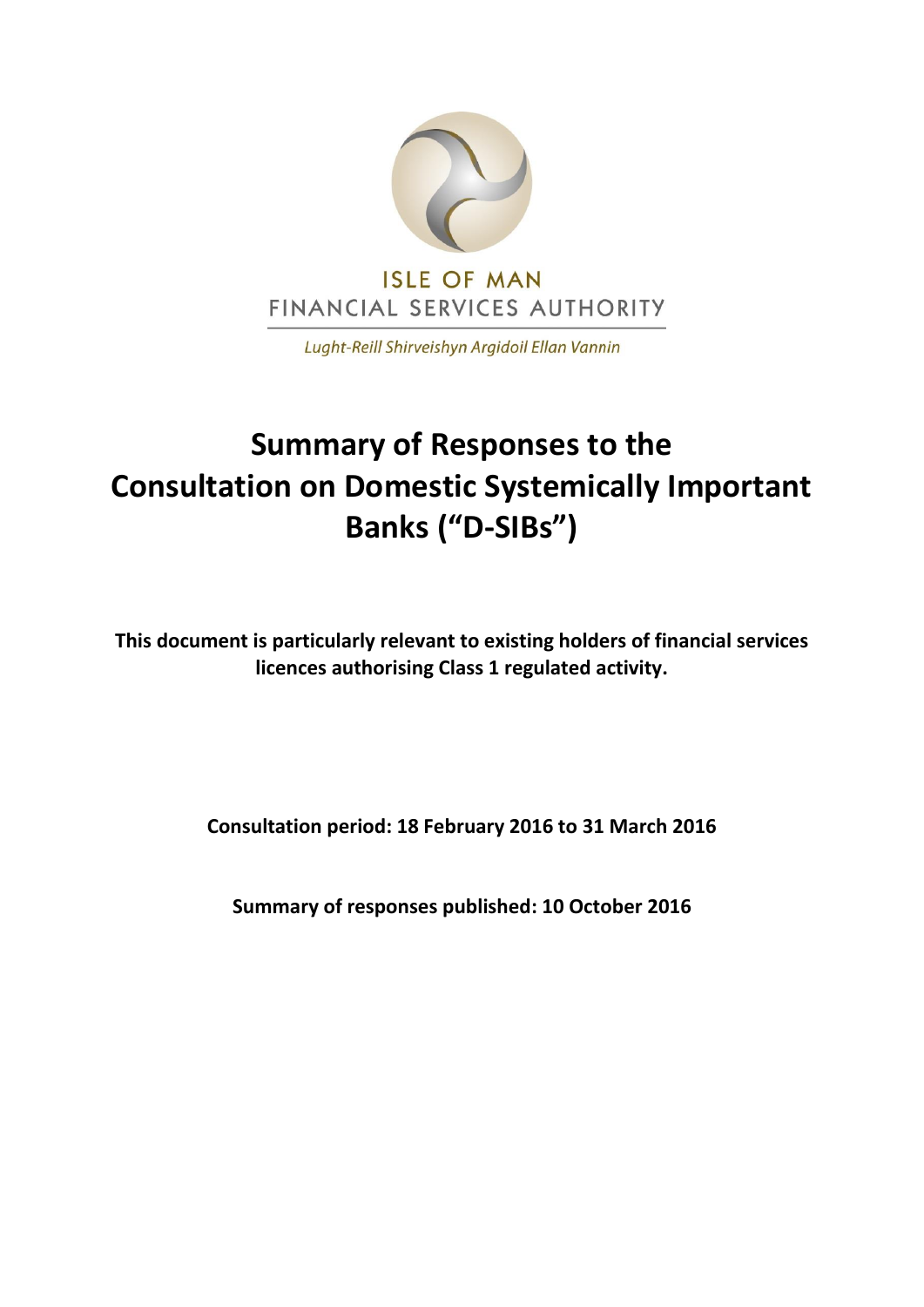# **Table of Contents**

| 1              |        |  |  |
|----------------|--------|--|--|
| $\mathbf{2}$   |        |  |  |
| 3              |        |  |  |
|                | 3.1    |  |  |
|                | 3.2    |  |  |
|                | 3.2.1  |  |  |
|                | 3.2.2  |  |  |
|                | 3.2.3  |  |  |
|                | 3.2.4  |  |  |
|                | 3.2.5  |  |  |
|                | 3.2.6  |  |  |
|                | 3.2.7  |  |  |
|                | 3.2.8  |  |  |
|                | 3.2.9  |  |  |
|                | 3.2.10 |  |  |
|                | 3.2.11 |  |  |
|                | 3.2.12 |  |  |
|                | 3.2.13 |  |  |
|                | 3.2.14 |  |  |
|                | 3.2.15 |  |  |
|                | 3.2.16 |  |  |
|                | 3.2.17 |  |  |
|                |        |  |  |
| 4              |        |  |  |
| 5              |        |  |  |
| 6              |        |  |  |
| $\overline{7}$ |        |  |  |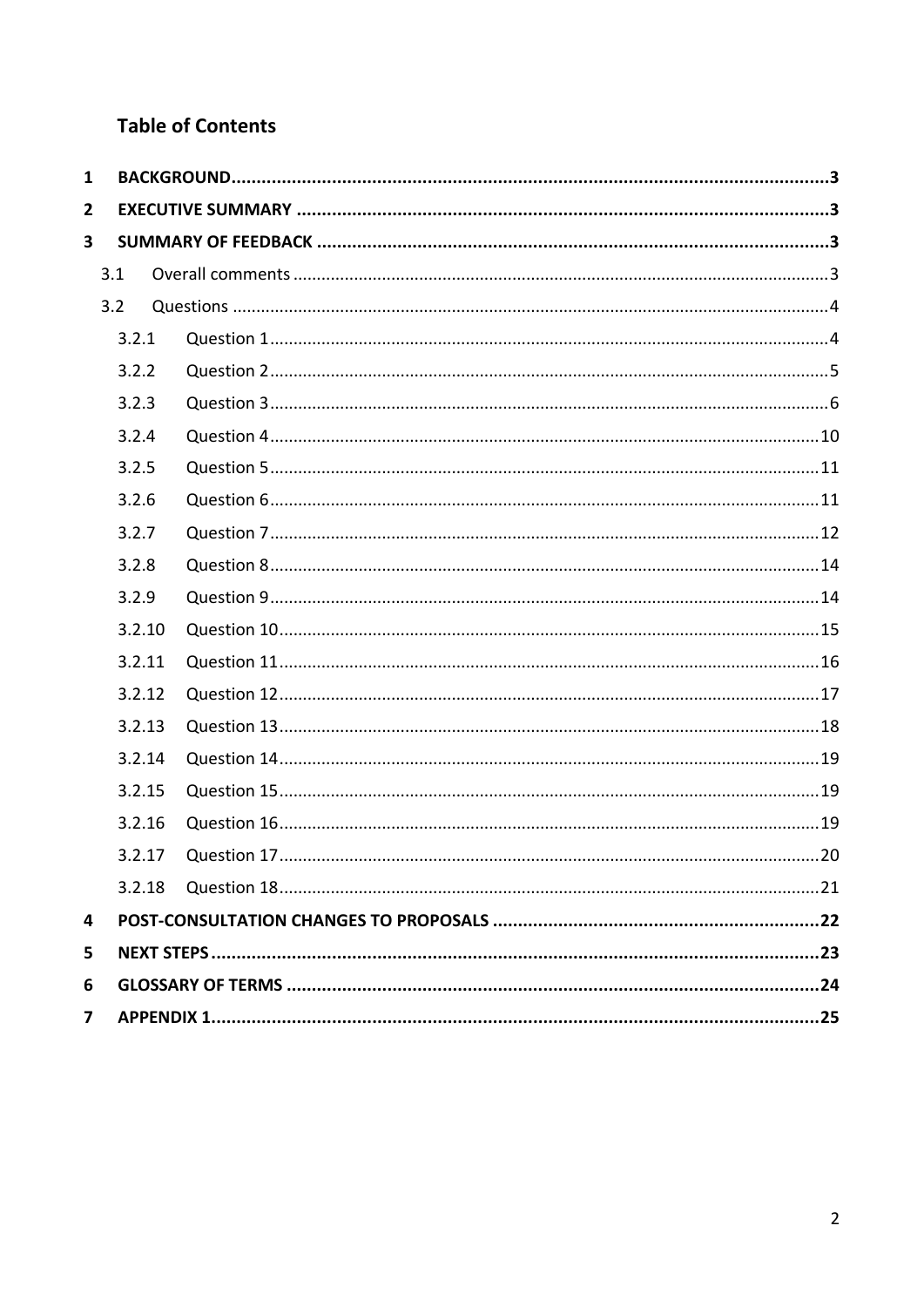# <span id="page-2-0"></span>**1. Background**

The Isle of Man Financial Services Authority ("the Authority") issued a consultation at the start of 2016 in order to obtain views on proposals for establishing and implementing a regulatory and supervisory framework for banks considered as being systemically important at a domestic level (referred to herein as "D-SIBs" and "the IOM D-SIB framework") in the Isle of Man.

For the purpose of this document, the consultation is referred to as the "**D-SIBs Consultation**".

# <span id="page-2-1"></span>**2. Executive Summary**

The overarching objective of an IOM D-SIB framework is to identify banks whose impact, in the event of distress or failure, could cause significant disruption to the financial system and economic activity locally. To address the negative externalities posed by such banks, regulatory and supervisory measures will be taken with the aim of reducing the probability of failure, and reducing the extent or impact of any failure.

The Authority received ten responses from Isle of Man entities to its **D-SIBs Consultation**. Generally, the proposals were well received, but a number of queries were raised and alternative suggestions were proposed.

The Authority will now move forward with issuing a draft policy statement by the end of 2016. This policy will set out the process and methodology for identifying D-SIBs, and the regulatory and supervisory framework that will apply to banks identified as D-SIBs. A final policy is expected to be in place by the end of June 2017. However, the Authority does not propose to impose any DSIB capital buffers (HLA) before further engagement with relevant supervisors; the earliest any buffers would be applied would be during 2019. This is covered in more detail in sections 3.2.17 and 5.

# <span id="page-2-3"></span><span id="page-2-2"></span>**3. Summary of feedback**

# **3.1 Overall comments**

Although three respondents (one of which was not a bank) expressed concern regarding the overall concept as applied to the Isle of Man, respondents generally accepted that an IOM D-SIB framework would, and should, be put in place in due course.

Concerns included the additional reporting burden; regulatory arbitrage resulting from the interaction of the G-SIB and D-SIB regimes; trapped / inefficient capital positions; and potentially higher capital requirements in the Isle of Man (and Crown Dependencies generally) relative to other jurisdictions.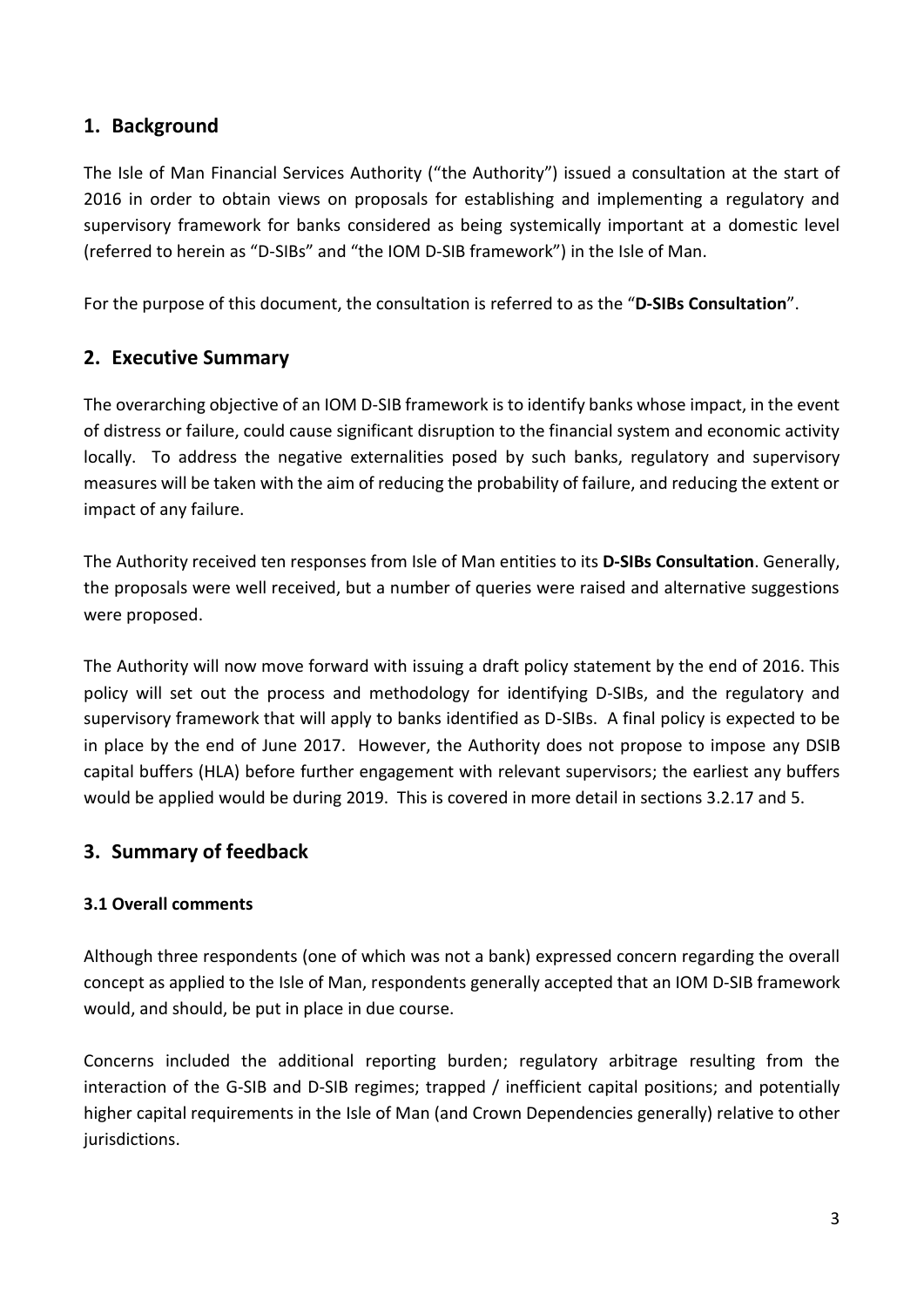One respondent suggested that a further period of observation should take place to enable the full picture in relation to capital requirements to emerge, and give the Authority the opportunity to calibrate its overall approach to capital requirements. The respondent also commented that, should local subsidiaries be required to hold excess capital, then the ability to make fair levels of profits will be compromised.

Another respondent said that what may be appropriate for major global economies is not automatically appropriate for a small economy such as the Isle of Man. The respondent commented that due consideration of the broad impact and suitability of the D-SIB requirements in the specific context of the Isle of Man monetary and financial system was absent from the consultation. The stated objective of the D-SIB framework omits to recognise the overriding systemic risk currently facing the Isle of Man monetary and financial system, this being the departure or withdrawal of services by one or more of the 4 primary UK clearing banks. The respondent considered that the additional capital requirements and more intensive supervision arising from the D-SIB framework may lead to a reduction in the commercial rationale for the clearing banks to maintain Isle of Man operations.

These general comments, particularly in relation to capital, have been taken into account in this feedback and in formulating next steps (see section 5).

#### <span id="page-3-0"></span>**3.2 Questions**

#### <span id="page-3-1"></span>3.2.1 Question 1

*Do you agree with the proposed scope and basis of the assessment?*

Those entities that responded to the question largely agreed with the proposed scope and basis of the assessment.

One respondent expressed concerns that the proposed IOM D-SIB framework will bring an additional and unwelcome reporting burden for firms operating in the Isle of Man at a point in time when the level of regulatory reporting is rising more generally under other regulatory measures.

This bank also suggested that consideration should be given to narrowing the scope of firms that are subject to assessment, to exclude branches and subsidiaries of G-SIBs or those with parents that are UK clearing banks. Such banks would be subject to additional measures including assessment, additional supervision and higher loss absorbency levels in their home country.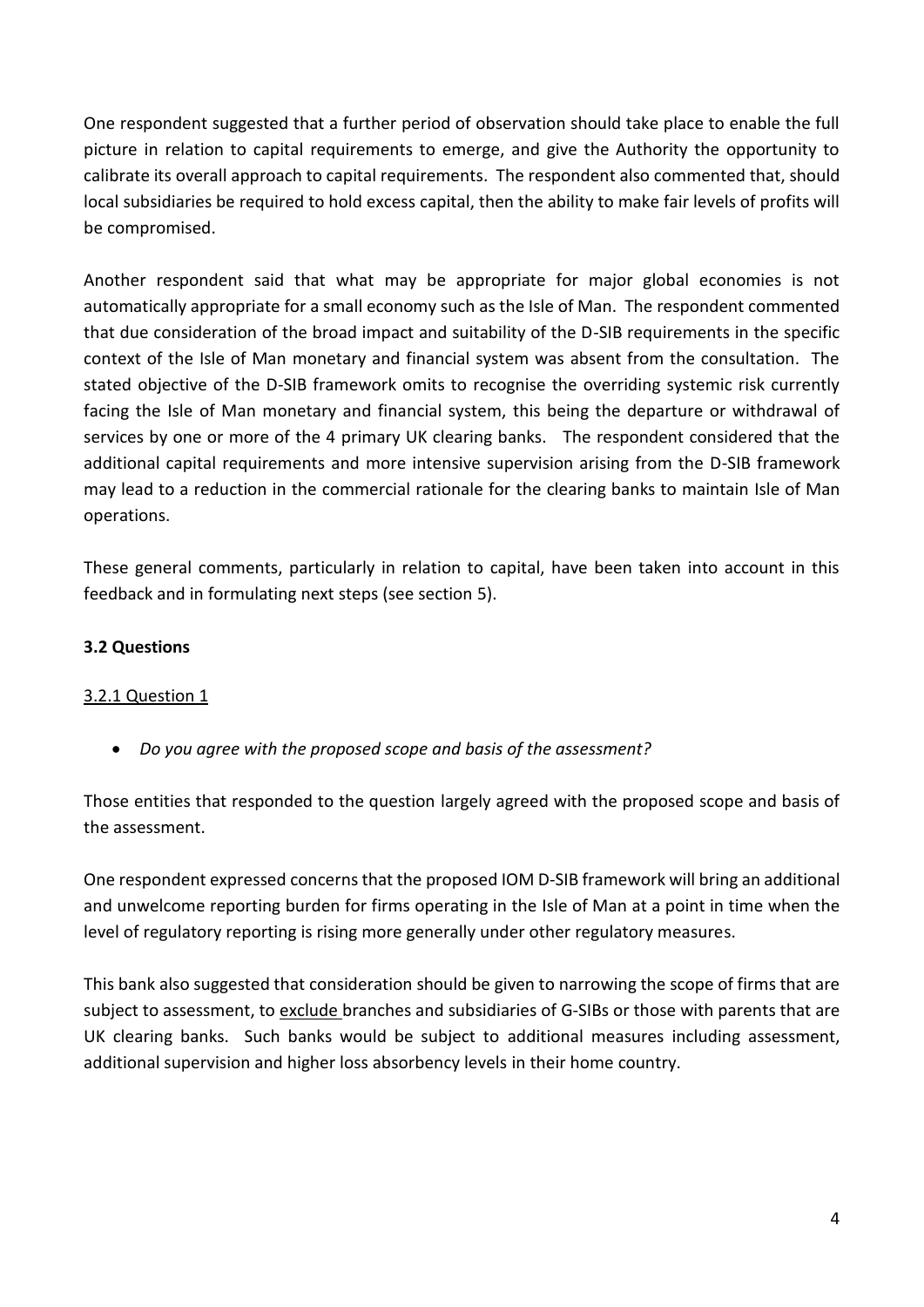#### *Response of the Authority*

<span id="page-4-0"></span>As outlined in the **D-SIBs Consultation** the Authority does not envisage there will be a significant increase in reporting requirements (see also question 11, *section 3.2.11*) and therefore does not agree that there will be further burden on banks.

With regard to narrowing the scope to exclude branches and subsidiaries of G-SIBs, that approach would be against the overarching principle; it is important the host supervisor (in this case the Authority) has a robust and transparent framework in place to assist in its supervision and dialogue with the sector (including for bank recovery planning), and also with parent bank supervisors. Further, if a G-SIB group was put into resolution, it would be important for the home resolution authority (for example the Bank of England) to know and understand if the Isle of Man based subsidiary or branch was considered to be a D-SIB or not locally – for example this could have a bearing on post resolution strategic actions. The Authority therefore will not be excluding such entities from the scope of the assessment.

#### 3.2.2 Question 2

*Do you think the scope should include the proposed Class 1(2) banks?*

Six respondents thought that the scope should include the proposed Class 1(2) banks. Reasons included that they may be providing specialist services to key economic sectors; borrowers could be adversely impacted were a Class 1(2) lender to collapse and the Isle of Man needs to ensure that this client base is protected from a conduct perspective. Further, systemically important activities could extend beyond just retail deposit taking e.g. banking the SME sector, where a failure and a subsequent withdrawal of service could have a significant impact on the domestic Isle of Man economy, particularly in key areas such as the provision of working capital financing.

One respondent also stated that applying the framework to all firms licenced to take deposits ensures, as reasonably as possible, that there is a fair application of the framework so as to maintain a level playing field amongst all industry participants in the Isle of Man.

Two respondents did not agree that the scope should include the proposed Class 1(2) banks.

#### *Response of the Authority*

There was broad support for the scope of the IOM D-SIB framework to include the proposed class 1(2) banks. Therefore, the Authority intends to include any class 1(2) banks within the scope of assessment.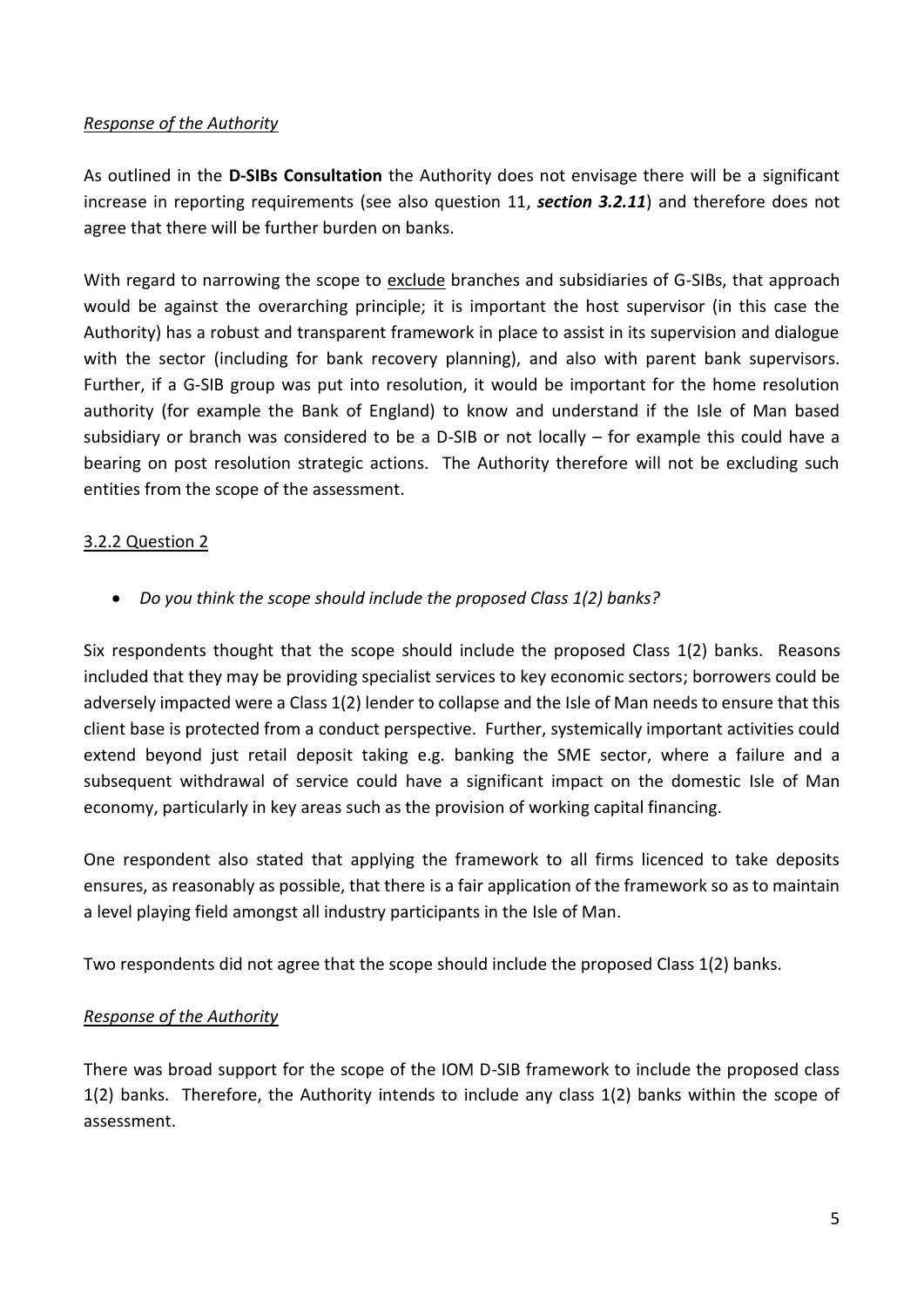#### <span id="page-5-0"></span>3.2.3 Question 3

 *Do you have any comments on the suitability of the proposed indicators for tracking the four bank-specific assessment factors?*

#### *3.2.3.1 General comments*

Nine respondents commented and, of these, four did not have any additional comments other than one bank which suggested that impact is not the only factor – this bank stated that, if there is a high risk of failure, then clearly any impact is more likely, so it would be incorrect simply to ignore probability, as probability and impact are interconnected.

#### *Response of the Authority*

With regard to the first comment, it should be noted that the assessment criteria is targeted at impact, but the HLA concept and level of supervision of D-SIBs is focused on reducing the probability of failure – this was covered in the **D-SIBs Consultation** and no further changes are proposed.

#### *3.2.3.2 Size*

Four banks provided comments on the proposed measures for size. The comments are shown below:-

#### *Eligible deposits*

A respondent noted that the proposed size measurement only considers eligible deposit liabilities (up to the compensation limits). It was suggested that 'size' should be extended to consider total deposit liabilities, since the impact of failure will extend beyond eligible deposit liabilities. The bank also commented that the measurement only considers local deposits [*note: this is not correct, the DCS covers all eligible deposits, irrespective of residence of the customer*], whilst the impact to the local economy will be directly impacted by loss of local deposits; the CD's reputation will suffer from a loss of external deposits, which may have longer term impacts. Therefore, the bank proposed the use of total deposit liabilities as the quantitative measure.

Another respondent also queried why the call on the Isle of Man Depositors Compensation Scheme (DCS) is an indicator of domestic systemic importance. The failure of a bank with all of its liabilities arising outside of the Isle of Man would be unlikely to "cause disruption to the financial markets and systems in which it operates, and to the broader functioning of the economy." The bank noted that a failure of this nature would have an impact on the financial resources of the Island's Government and an effect on the human resources of the Authority, but that contributions to the scheme by Government and other financial institutions are capped. The bank queried how a failure, that did not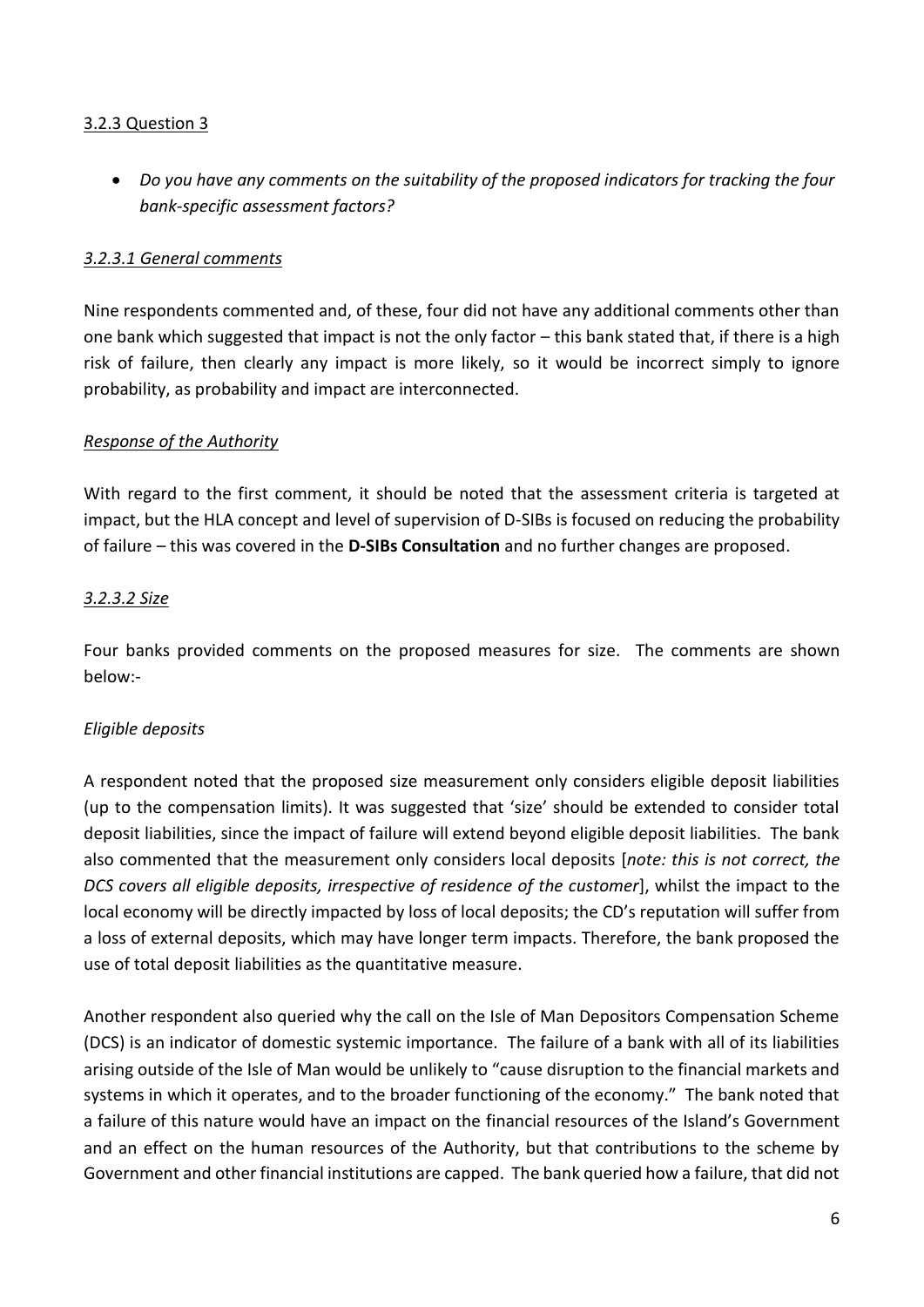involve significant domestic liabilities, would have any more of an effect on the functioning of the island's domestic economy than the most recent bank failure covered by the DCS. (Indeed subject to the successful implementation of revisions to the DCS such a failure would have a less material effect). Consequently, the bank did not see that this would comprise a material risk to the broader functioning of the domestic economy.

#### *Isle of Man resident deposits (individuals)*

One bank commented that this measure is the most pertinent of the four measures of size. However, the combination of measures effectively double (and, depending on interpretation of measure 3, total assets, triple) count some customers. The bank asked why only individuals are being considered, as this would exclude SMEs and domestic pensions and trusts (which could be a material number) and the lack of access to services for these resident customers would potentially have a significant effect on the domestic economy.

# *Total balance sheet footings/assets*

One respondent enquired as to what is meant by "footings/assets" in respect of a branch, where the assets actually arise predominately outside of the Isle of Man and so an assessment based on the Isle of Man branch would produce very little by way of assets. If the intention is to capture the size of the local loan book, this measure is captured elsewhere. Should the interpretation be that the assets of a branch was the reciprocal of the branch's liabilities, then it was suggested that this would constitute double counting to some extent of the previous two measures, eligible deposits and value of local resident deposits.

Another respondent noted that the measure 'total balance sheet footings / assets' does not take into account off balance sheet items, which may be substantial. The respondent enquired whether something should be incorporated, and asked where deposits held on a fiduciary basis fit in a 'size' quantification.

#### *Employment*

A bank enquired why employment is being considered, as this seemed to them to be rather detached from regulation and oversight.

Another respondent noted that employment has been stated as a relative measure, i.e. compared to "domestic economy / banking sector employment". However, the bank commented that the measure is not a relative one, particularly not against overall banking sector employment. It was assumed that this measure seeks to incorporate the effect on the local economy of significant job losses but, as the banking sector continues to contract, the relative effect of a single failure within the sector becomes less significant. Consequently, the respondent suggested that the weighting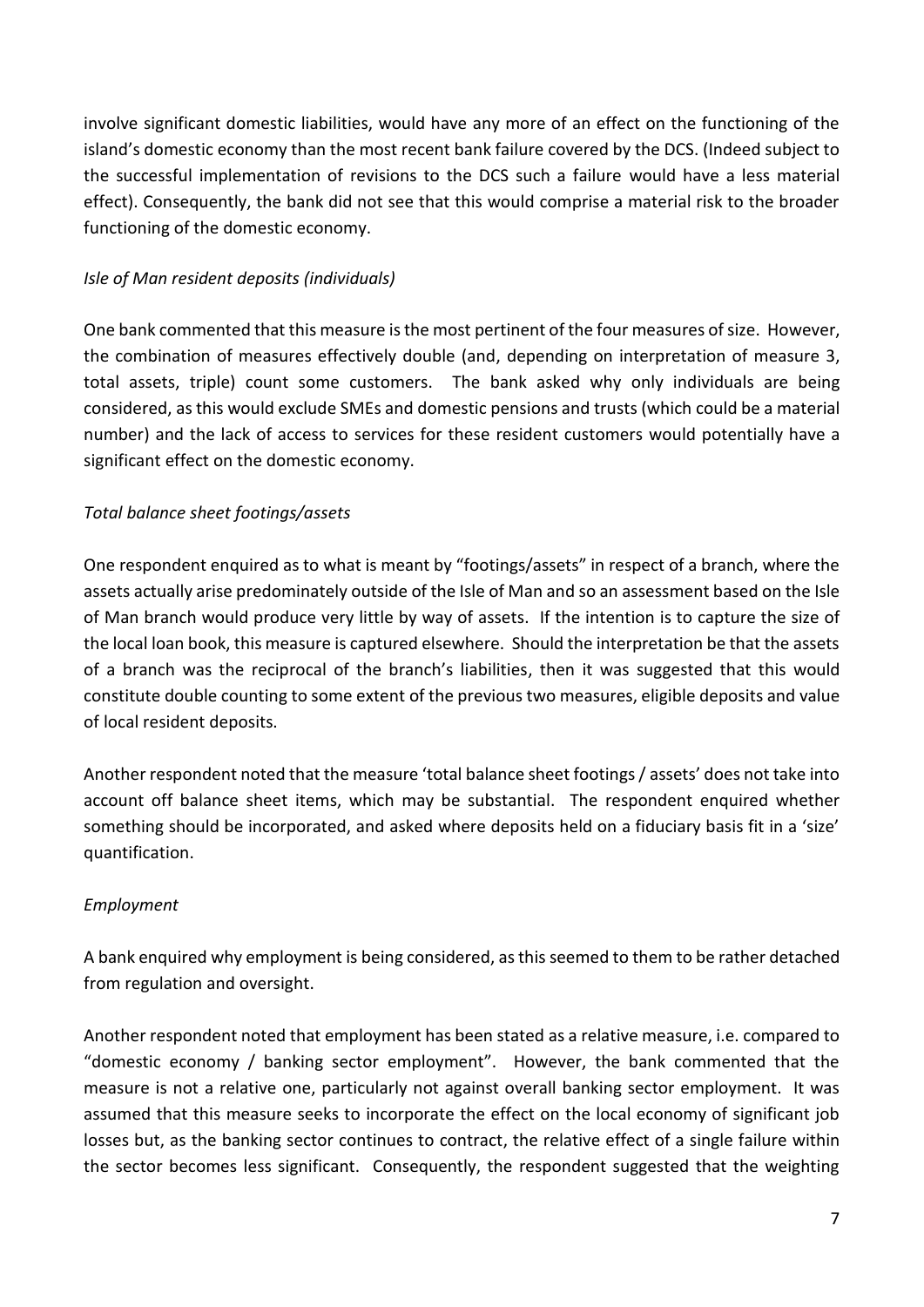(17.5%) of this measure in respect of the other measures of size be regularly reviewed and perhaps in its current form is slightly overstated. The bank also suggested that an absolute rather than relative measure might be better suited here.

# *Response of the Authority*

The 4 quantitative criteria with which to measure size were derived from the original Tri-party Discussion Paper on D-SIBs issued in January 2014; feedback (issued July 2014) to that paper indicated broad support to these measures. The Authority therefore does not propose to move away from the core criteria but is proposing to alter the balance of weightings within the IOM D-SIB framework to reflect some of the above comments, as follows:-

- A reduction in the overall weighting for size from 70% to 60% of the total systemic score;
- A reduction in the weighting for employment from 17.5% to 7.5% (other size measures will remain weighted at 17.5%);
- Weightings for substitutability will correspondingly increase, with more emphasis on retail call accounts for all customers (as a measure of the impact of short term disruption that could occur).

A revised weighting approach is shown in *appendix 1*. Also see *section 3.2.7*.

With regard to the comments on the two main deposit size measures, the Authority has used these as being indicators that it holds reliable data on, as a reasonable proxy for size. The DCS estimate gives a good indicator of size based on the experience of the Authority and covers all deposit types (not just local resident); further the larger the figure the more indicative it is of a large customer base – it also includes non personal deposits.

Total deposits, although not covered as a measure in its own right is effectively part of total assets (noting that in some specific cases a bank may have a relatively large asset base but small numbers of customer deposits, e.g. it may be funded from head office). For a branch, the Authority would use total assets as reported in the prudential returns (noting some of these assets might be just an amount due from head office for branch accounting purposes).

The Authority does recognise there can be some "double counting" of deposits across the measures, but does not see this as a particular problem. The use of blending together 3 core "deposit" driven measures is intended to provide an overall measure of size that will smooth out any nuances in business models.

Finally, in respect of off balance sheet exposures these are covered in the qualitative indicators (complexity, and to some extent in substitutability and interconnectedness).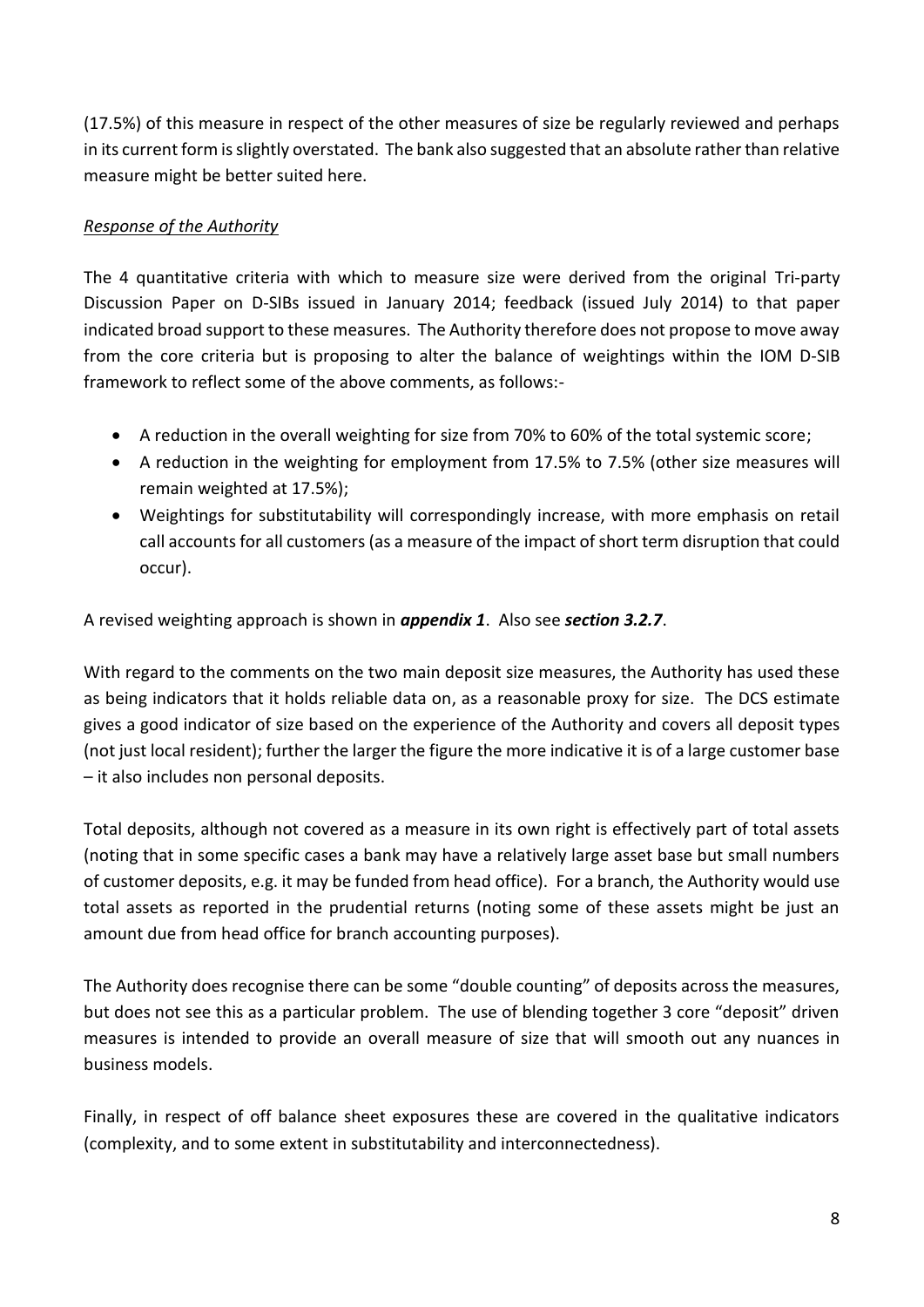#### *3.2.3.3 Interconnectedness*

One bank expressed concern that it might be deemed to be a D-SIB, as it was one of only few providers of services to a specialist economic area on the Island, even though it is one of the smaller banks. However, under a two stage approach, the bank suggested that it may fall out of consideration at the first hurdle, being the quantitative assessment of size and substitutability factors (*Point A*).

Another respondent understood that it may not be possible to quantitatively assess the interconnectedness of an institution but, in their view, the relevance of this measure compared to other measures should be indicated. As it stands, whilst an objective assessment has been developed for size and substitutability, the relevance of these measures against interconnectedness has not been detailed. The respondent requested clarification as to whether interconnectedness could in itself be considered a single reason for categorisation as a D-SIB or whether only together with other measures this could be true (*Point B*).

#### *Response of the Authority*

With regard to point A the Authority confirms that the objective measures (size and substitutability) will remain the starting point for assessments; it would be rare for a small bank to be assessed as a D-SIB based on only a small number of qualitative measures.

In respect of point B, the proposed IOM D-SIB framework is designed such that supervisory judgement will be used alongside the objective (quantitative) measures. For the avoidance of doubt, supervisory judgement is not designed to override the indicator based quantitative measures, but to complement that part of the process. In general terms, the more systemic a bank is based on the quantitative factors, the more likely it is to exhibit more of the qualitative factors as outlined in the proposed IOM D-SIB framework. Also see question 9, *section 3.2.9*.

#### *3.2.3.4 Substitutability*

Only one respondent commented in this area. They considered the weighting allocated to substitutability is disproportionately small when compared to "size". The bank's view was that substitutability is more relevant to the domestic economy than some of the higher tariff measures incorporated within "size". In particular, the bank's view was that the "retail call accounts" measure is significantly underweight. Such accounts, whilst not necessarily large in size and so not necessarily having a significant effect under the "size" measure, are critical to the facilitation of the day to day functioning of the domestic economy. The bank suggested that these should be afforded a materially greater weighting.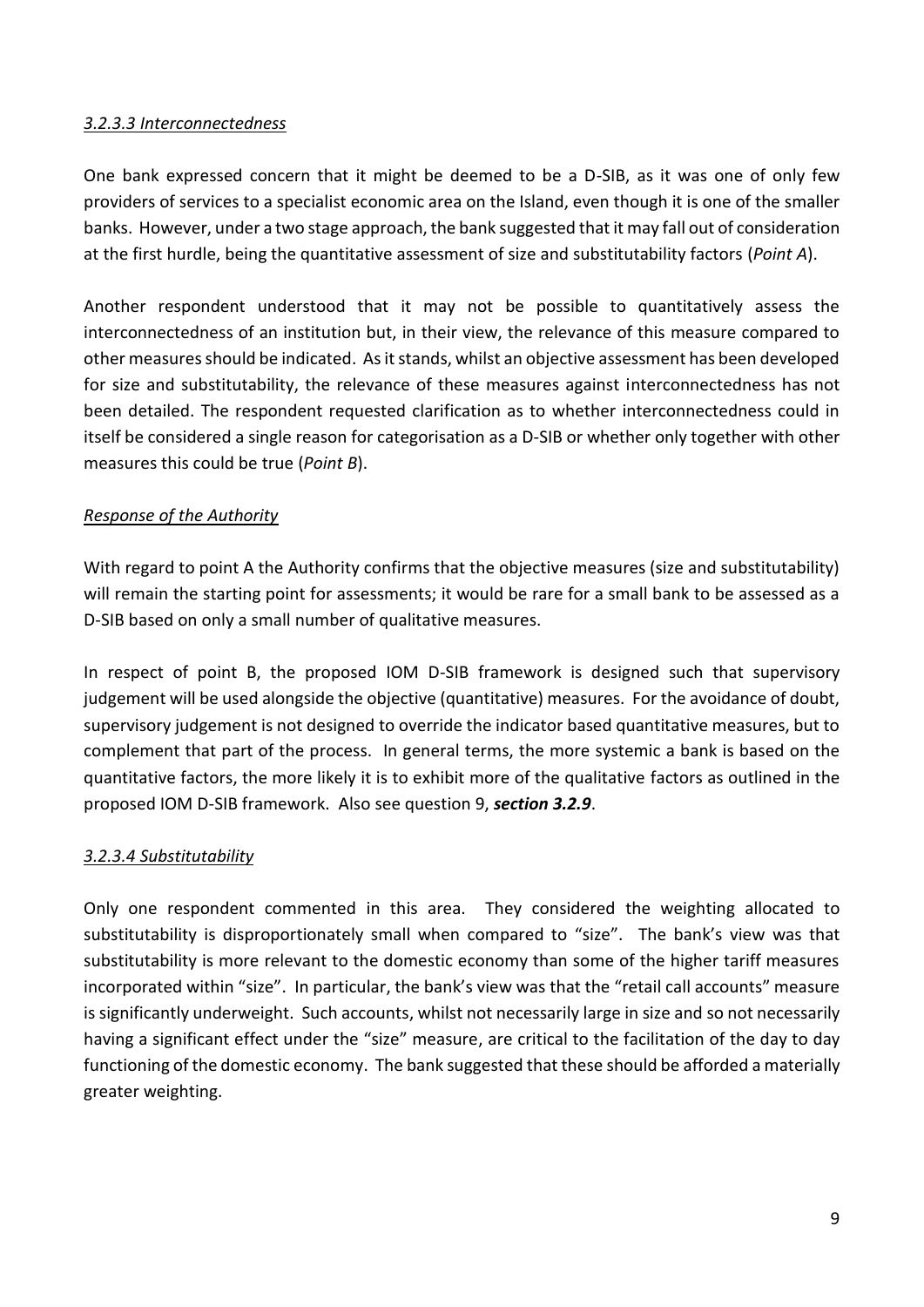# *Response of the Authority*

In terms of the weighting between size and substitutability the Authority proposes to amend this to narrow the gap, to reflect some of the wider concerns raised – see question 7*, section 3.2.7* and also *section 3.2.3.2* above. It is therefore proposed that a 60% / 40% split (size / substitutability) is used for the IOM D-SIB framework. Also see *appendix 1*.

#### *3.2.3.5 Complexity*

As with interconnectedness, only one respondent provided comments, as to the maximum relative weighting that could be afforded to this measure. This concept is covered in *section 3.2.3.3* above.

#### <span id="page-9-0"></span>3.2.4 Question 4

 *Are there any additional factors that the Authority should consider for assessing the systemic importance of banks in the Isle of Man?*

A respondent enquired whether there should be banding for lending (and potentially wider services) to local businesses. For example, the impact of a bank's support to the local retail sector varies from that, to supporting local property developers. The bank asked if there are additional considerations around whether the level of facilities and / or turnover of clients could be valid factors (*Point A*).

Another bank suggested that the Authority should take into consideration the availability of specialist banking services that can be provided from other jurisdictions as a mitigant against interconnectedness / substitutability risk when reviewing on-island services, e.g. e-gaming, crypto currency and TCSP banking facilities (*Point B*).

Finally, one respondent also suggested that provision of critical market infrastructure to other participants should be assessed, e.g. agency banking, derivative clearing.

#### *Response of the Authority*

The Authority considers that points A and B above are both relevant, and that the proposed IOM D-SIB framework, through the combination of quantitative and qualitative factors as applicable for substitutability, will be clarified and amended.

With regard to the provision of critical market infrastructure (e.g. agency banking) the Authority considers that its proposals already cover these suggestions under the (qualitative) factors outlined in the **D-SIBs Consultation** on "interconnectedness", which includes "clearing facilities / agents for other banks".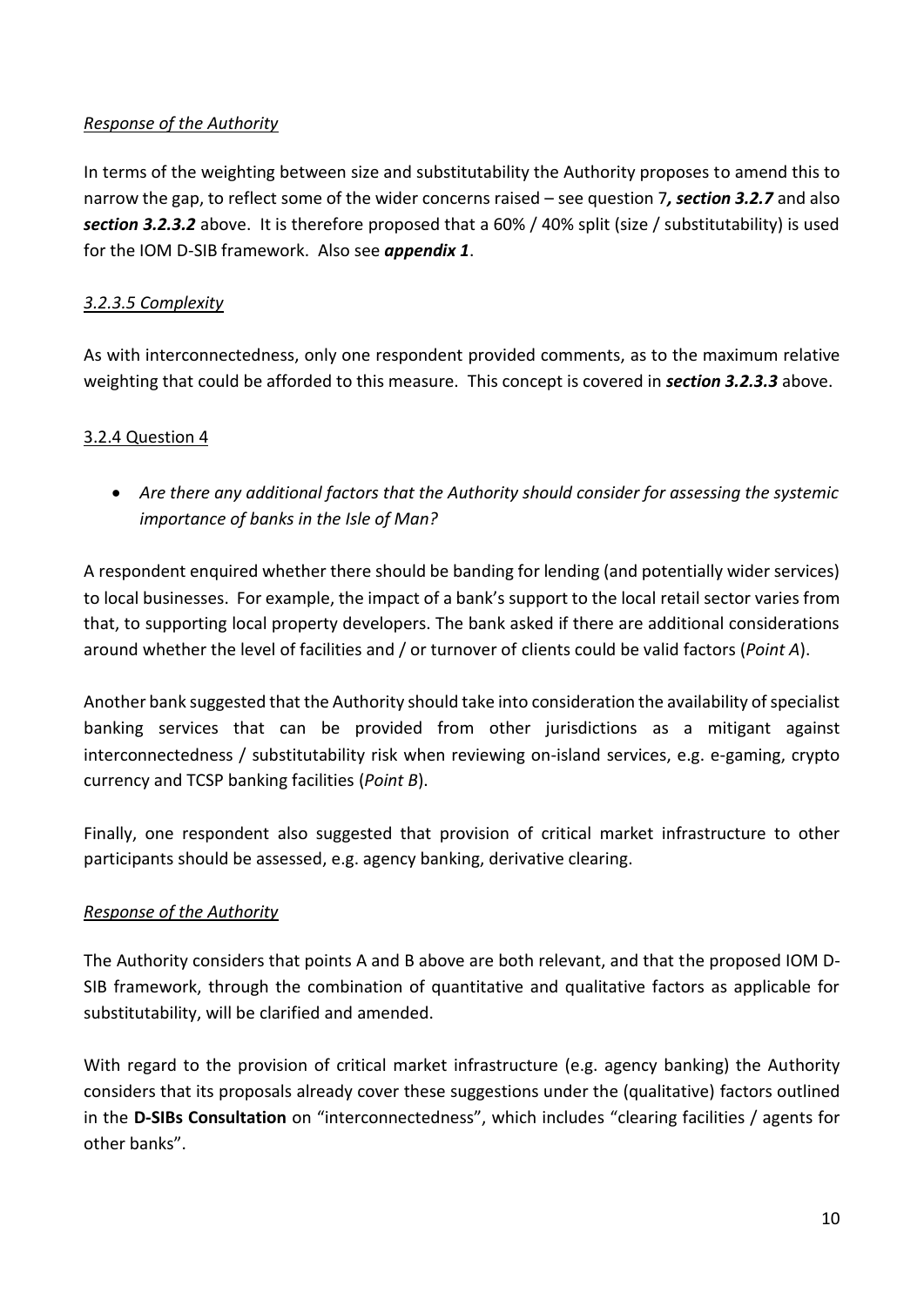# <span id="page-10-0"></span>3.2.5 Question 5

 *Do you have any suggestions for suitable quantitative indicators of interconnectedness or complexity?*

One respondent suggested that the form of legal entity should be a factor in complexity i.e. branch vs subsidiary.

Another respondent enquired whether the indicator would include such items as committed facilities and loans to other financial services companies (not necessarily group entities).

It was suggested that agency banking services currently available from Isle of Man offices of UK clearing bank groups may only be offered from UK ring-fenced banks in future, and therefore no local Isle of Man banks would be providing agency banking services albeit other members of their group might be. The respondent enquired how this would be reflected in the IOM D-SIB framework.

It was suggested that quantitative indicators could include netting and set off / net exposure, giving a view of the net exposure of one bank to another financial institution.

#### *Response of the Authority*

Generally, banks agreed that it would be difficult to put in place quantitative indicators for interconnectedness and complexity. The above suggestions are considered to be adequately covered in the proposed IOM D-SIB framework either in the general quantitative indicators for size or in the listed qualitative indicators as specified in the **D-SIBs Consultation**. The Authority does not wish to make the framework more complex if at all possible.

#### <span id="page-10-1"></span>3.2.6 Question 6

 *Do you agree that a quantitative indicator approach for size and substitutability is an appropriate methodology to aid transparency of the assessment process?*

Respondents broadly agreed with the proposed quantitative indicator approach for size and substitutability.

It was suggested that an additional indicator could be the accessibility of the institution, possibly as measured by the number of branches, agencies, ATMs etc (*Point A*).

One respondent requested that the maximum value attributable to the qualitative measures should be indicated (*Point B*).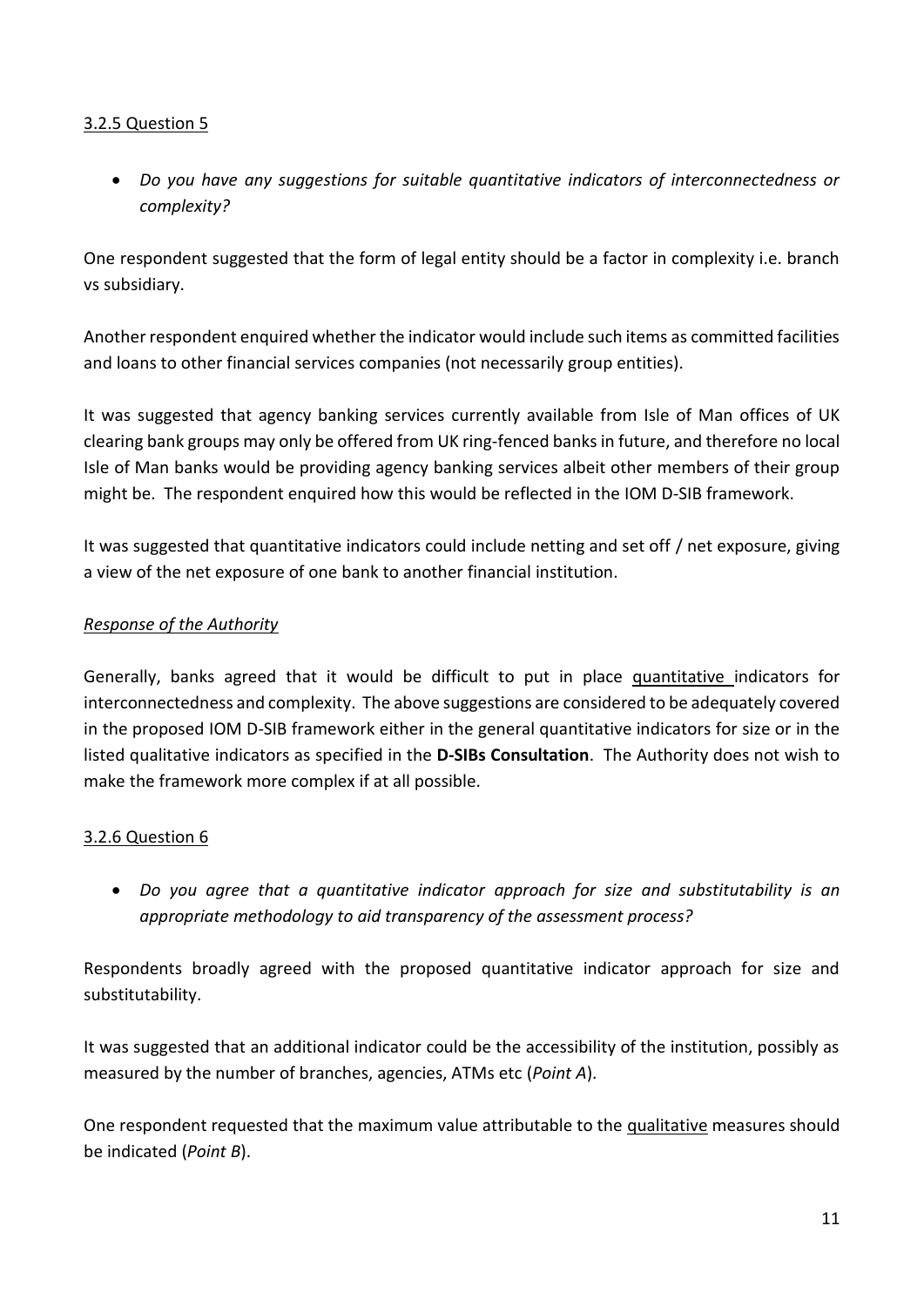Another respondent enquired as to why the measure for deposits only considered those held by individuals. It was noted that many local individuals and entities use structures to manage their wealth (*Point C*).

Finally, it was suggested that the Authority should publish more granular data sets (domestic mortgages and current activity in that market, lending to local businesses and core retail and business banking services), on an anonymised basis. This information could be of assistance to financial institutions in analysing their own market positions and determining future strategy and / or risk appetite in certain sectors (Point D).

# *Response of the Authority*

Generally, banks agreed with the quantitative approach as outlined in the **D-SIBs Consultation**. With regard to the specific points the Authority notes the following:-

Point A: the concept of the local branch network is already covered in the **D-SIBs Consultation** under the qualitative factors for substitutability.

Point B: see wider response to question 3 above (*particularly sections 3.2.3.2 and 3.2.3.3*).

Point C: the measures for deposits, as part of size (DCS covered, and local individuals), stated in the **D-SIBs Consultation** are considered the highest factors in terms of local impact. Other deposits are effectively captured under the overall size factor of total assets (or total liabilities). The aim of the Authority is to keep the framework as simple as it can be and use data already available; expanding the information to include other aspects would require more data capture and analysis and increased reporting from banks, something which we are trying to avoid.

Point D: the Authority will be considering publishing more information on the sector's loan portfolios later this year, now that more detailed lending reporting has started.

# <span id="page-11-0"></span>3.2.7 Question 7

 *Do you agree that the quantitative indicator for size warrants a higher weighting compared to that for substitutability?*

Four respondents agreed, three disagreed.

One respondent proposed a higher weighting for substitutability of 60/40 (size / substitutability). The complexity of substitutability was considered, and it was noted that retail deposits may be easier to re-assign than a portfolio of local residential mortgages.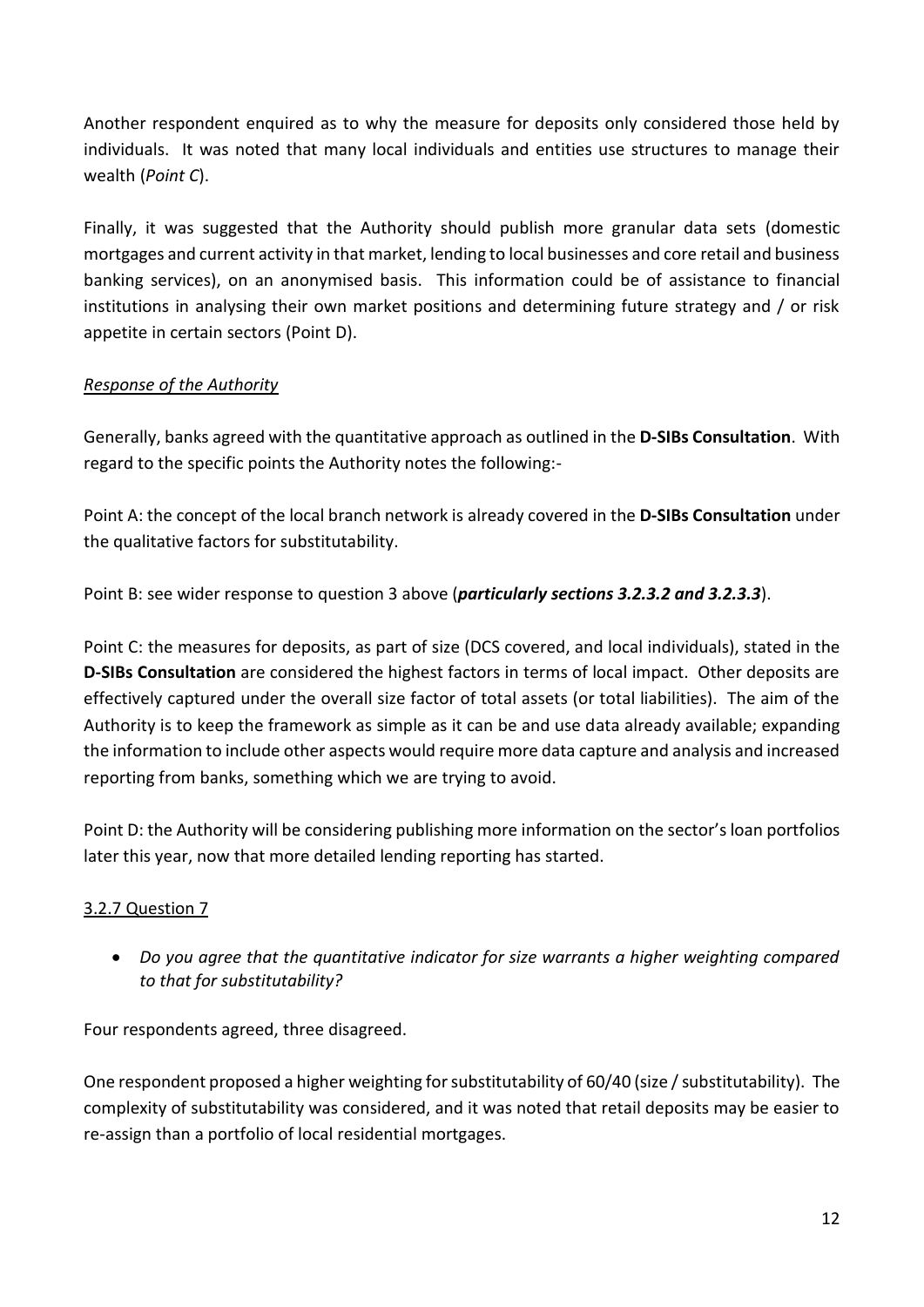One respondent noted that the size of a bank was linked to the services provided, e.g. there is a strong correlation between size and access to the UK payments system. However, this may change. The respondent also noted that the 'number of staff employed' measure could be misleading, due to outsourcing arrangements employed by some banks and could encourage further outsourcing.

One respondent thought that the weighting for substitutability should be greater, in particular in relation to current accounts.

One respondent noted that the measure for Isle of Man resident deposits and the measure for eligible deposits under a compensation scheme could result in duplication. The respondent also noted that the 'number of staff employed' had an equal weighting with the deposit based indicators, although there may be wide ranging differences in 'Staff per £m' depending on location and automation of systems. The respondent commented that the substitutability factor did not take into account the effect of the failure of a bank on local businesses such as client accounts or banks who service a large proportion of one sector (such as e-business or e-gaming).

A bank commented that the weighting for size appeared to have a disproportionately heavy weighting particularly relative to substitutability. It suggested that reliable data sets could be obtained for the metrics set out in relation to substitutability, and there is little evidence from the last financial crisis that size alone was a factor in increasing failure.

#### *Response of the Authority*

Some of the comments above relate to the proposed factors contained within the size and substitutability criteria, rather than the overall weighting of the two components. Responses to these points are covered in full in question 3 (*section 3.2.3*).

In terms of the weighting between size and substitutability the Authority proposes to amend this to narrow the gap, to reflect some of the concerns raised. It is therefore proposed that a 60% / 40% split is used for the IOM D-SIB framework. Further refinement of the individual components is covered above in question 3 (*section 3.2.3*).

<span id="page-12-0"></span>A revised weighting approach is shown in *appendix 1*.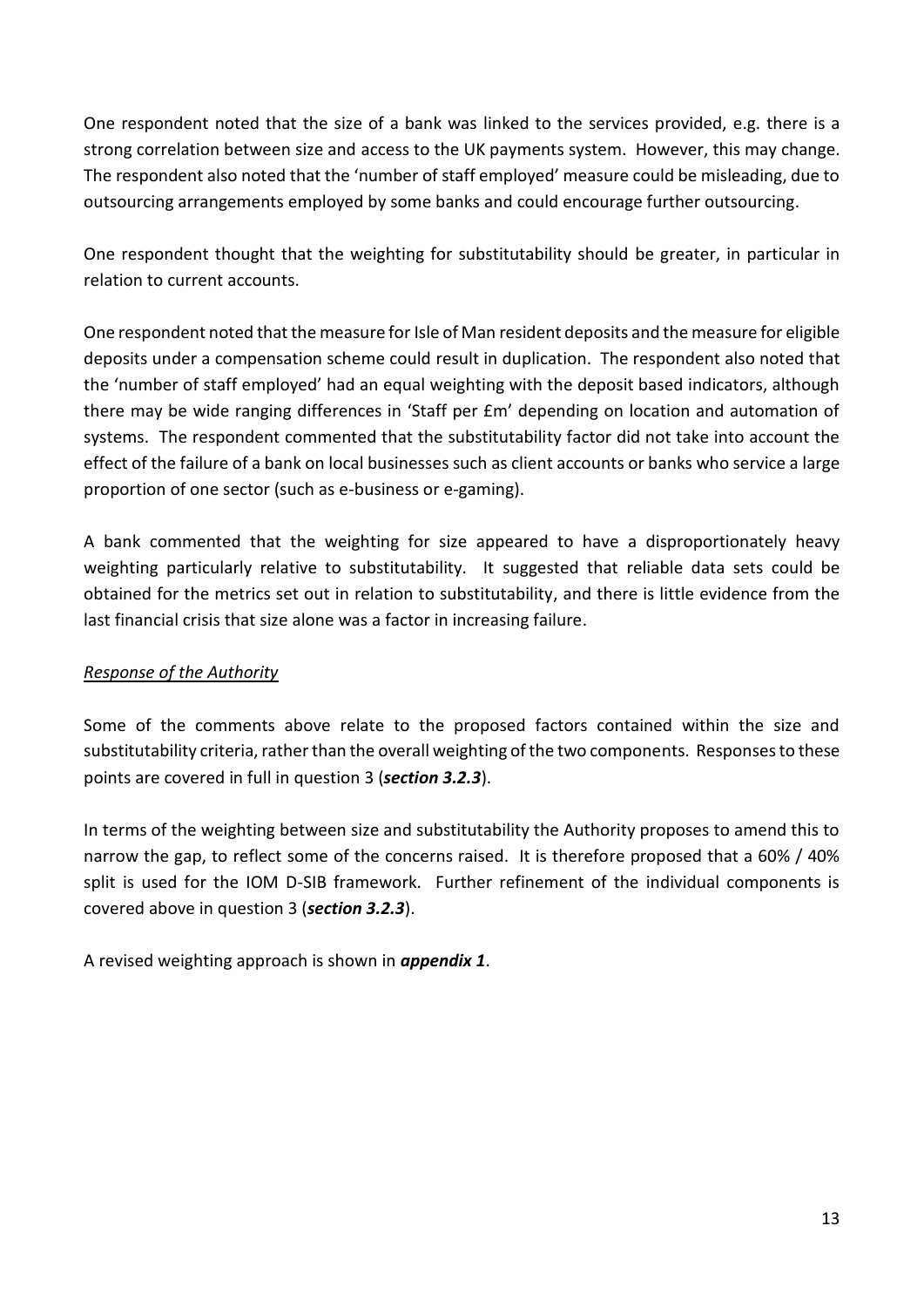#### 3.2.8 Question 8

 *Do you have any suggestions on any other qualitative indicators which might usefully be taken into account in the D-SIB assessment process?*

There were some minor comments raised focused on understanding some of the stated factors and how these would be considered by the Authority, for example the qualitative factors for size (growth / contraction, mergers).

The only comment on other potential indicators was from one bank which suggested that involvement in other complex products such as derivatives or FX should be a factor.

#### *Response of the Authority*

The Authority considers that other complex products such as derivatives and FX are already covered in the indicators for complexity (amount and number of non-plain vanilla products / portfolios) but will make this clearer in the final IOM D-SIB framework.

#### <span id="page-13-0"></span>3.2.9 Question 9

 *Do you have any suggestions relating to the criteria to guide the incorporation of supervisory judgement into the assessment process?*

Generally, the banks were supportive of the concept of supervisory judgement and the qualitative criteria contained in the **D-SIBs Consultation**.

A respondent commented that supervisory judgement should be able to be supported by the objective measures. It might therefore be preferable that supervisory judgement should be able to extend the score of each individual measure by a percentage amount (e.g. perhaps an additional 50%). This would mitigate any charge of undue or unfair supervisory intervention and increase transparency of the measurement process (*Point A*).

Another respondent noted that there is a risk for a purely metric driven approach to deliver mechanistic outcomes, and supervisors may need the ability to be able to use a broader range of factors in making assessments particularly given the speed with which market developments can take place. The bank commented that the inclusion of supervisory judgement will bring a higher degree of confidence to the process for market participants.

*This bank, however, requested clarification from the Authority as to whether it will notify firms on occasions when supervisory judgement has been used to over-ride a calculated score using the indicator based approach which might trigger a D-SIB classification being derived (Point B).*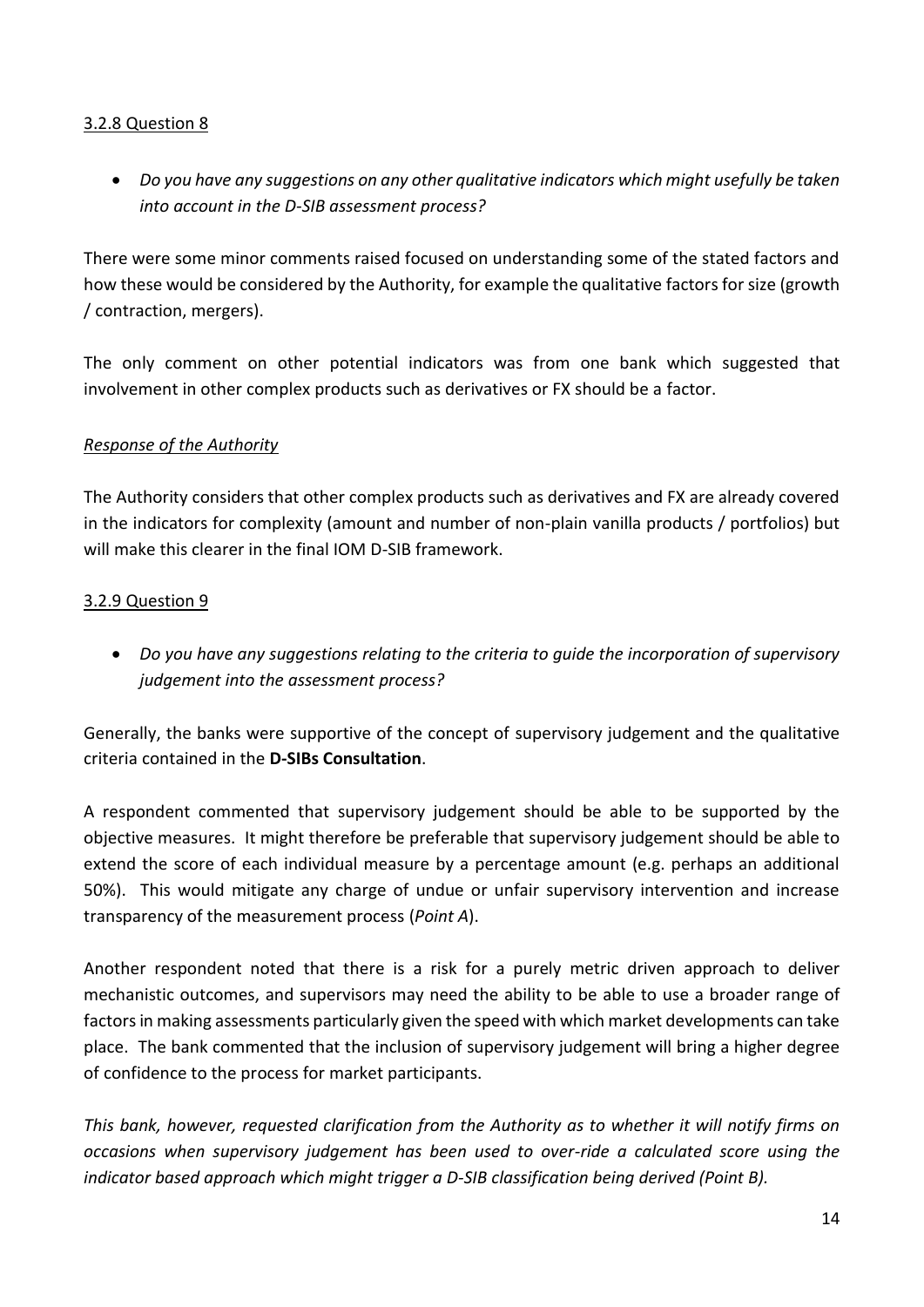#### *Response of the Authority*

In respect of point A, the proposed IOM D-SIB framework is designed such that supervisory judgement will be used alongside the objective (quantitative) measures. However, the Authority does not consider it would be appropriate to extend / adjust individual measures. With regard to judgment based matters the Authority favours discussing such factors with banks. It should however be noted that the objective measures will remain the starting point for assessments.

For point B, which was in support of the judgement based process, the Authority confirms that the reasons for assessing a bank as a D-SIB will be discussed with the bank concerned (as per the proposals for "transparency" in the **D-SIBs Consultation**). For the avoidance of doubt, supervisory judgement is not designed to override the indicator based quantitative measures, but to complement that part of the process.

#### <span id="page-14-0"></span>3.2.10 Question 10

*Do you have any comments on the proposed frequency of assessment?*

Five respondents agreed that the assessment of banks should take place on an annual basis; one had no comments.

A respondent enquired whether, in the event of exceptional circumstances (the **D-SIBs Consultation** suggested an assessment might take place if a significant trigger event occurred, e.g. a material acquisition), it is the intention to utilise the latest round of scoring rather than going through another round.

One respondent suggested that annual assessments could be too frequent. The bank said that, in the absence of a defined trigger event, for most businesses it will probably be broadly 'business as usual' from year to year, and in such circumstances perhaps a bi- or tri- annual review is all that is required.

Similarly, another respondent requested confirmation that a short form review process would feature following the initial assessment, should there have been no material changes in the activities or risk profile of a firm. The bank suggested there should be only one assessment in every, say, three year period on the basis that the risk profile of the firm is unchanged. Should a trigger event occur, e.g. an acquisition or material deterioration in the risk profile, then more frequent full assessments might be warranted.

One respondent was concerned regarding increased reporting.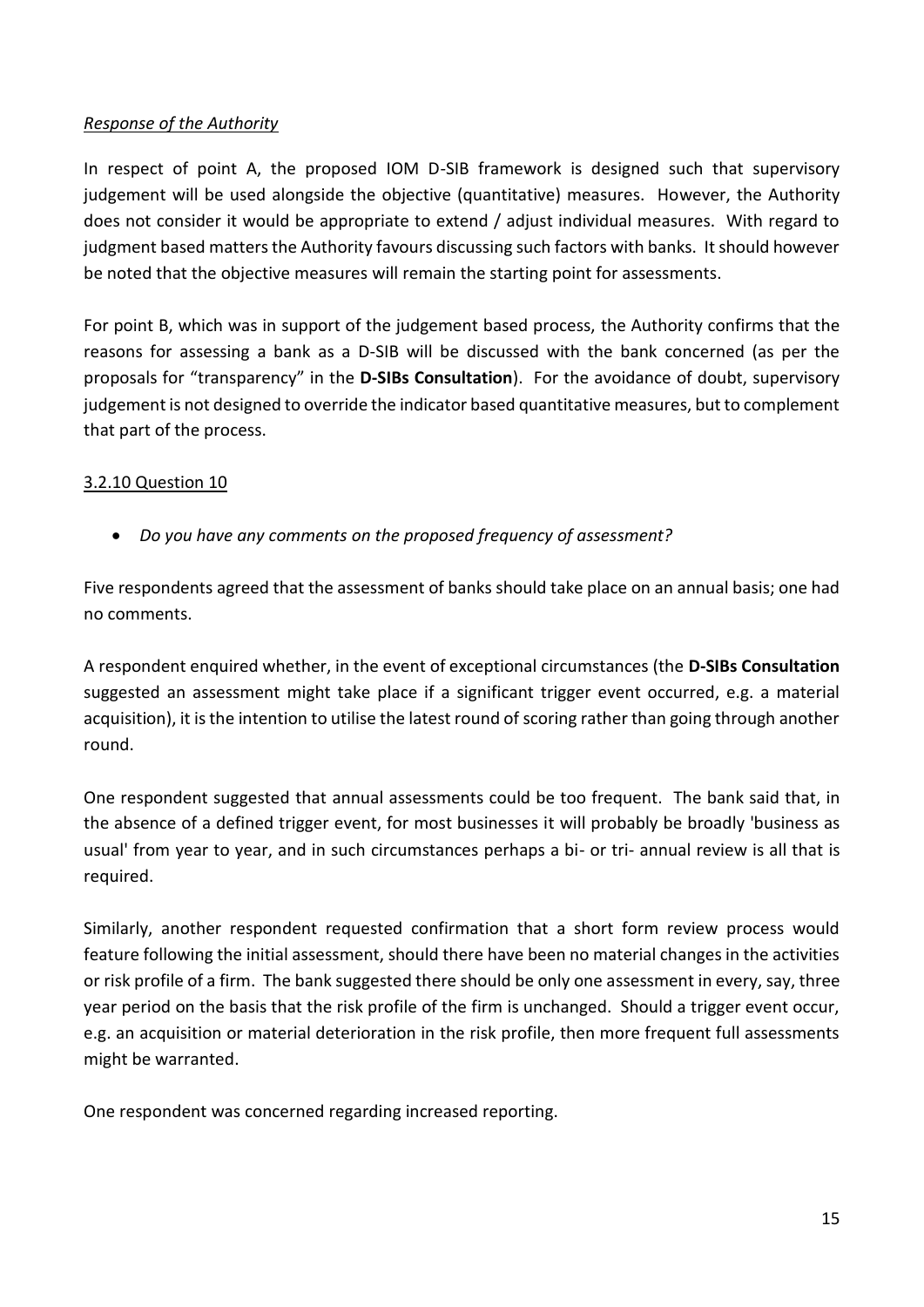Concerns were expressed that the assessment process would inevitably strain the existing resources of the Authority and that additional expertise might be required to undertake this additional work. This could lead to increased costs being passed to industry in the form of increased licence fees. To try to offset these costs, the respondent suggested that the Authority should consider working with the Financial Services Commissions in Guernsey and Jersey to pool their resources as required in undertaking bank assessments of this nature. This might bring about greater economies of scale and access to expertise which might help reduce unnecessary fee increases.

#### *Response of the Authority*

<span id="page-15-0"></span>The **D-SIBs Consultation** outlined that, generally, an assessment would be carried out by the Authority at least annually using information that it already holds. In some cases, assessments may be in shorter form if there have been no material changes and the bank was not considered a D-SIB in the first round.

The Authority therefore considers that it has the flexibility to undertake simple update D-SIB assessments once the first full round has been completed. The Authority also does not intend to impose increased reporting on banks, and does not consider that it will need additional resources or expertise to undertake the assessments (based on its current resources within the banking department). The assessments, once the first round have been completed, will be part of the annual reviews of banks that are already embedded in processes.

In summary, the Authority does not propose any changes to the proposals contained in the **D-SIBs Consultation**.

#### 3.2.11 Question 11

*Do you have any concerns or comments with the proposed use of data sources?*

Three respondents did not raise any comments or concerns. Further, three respondents commented that the information that is already provided (i.e. in the quarterly / annual returns, depositor compensation information, and audited accounts) are the best sources of data and avoid any additional reporting requirements for banks.

One respondent enquired whether the target institution will have the opportunity to review and if necessary to challenge the draft assessment. The quantitative analysis may be non-contentious, but the opportunity to challenge could be particularly important in those areas subject to qualitative assessment (*Point A*).

One respondent thought that the use of existing data sources where possible is considered ideal, but expressed concern that perhaps the measures have been constrained because of this. The bank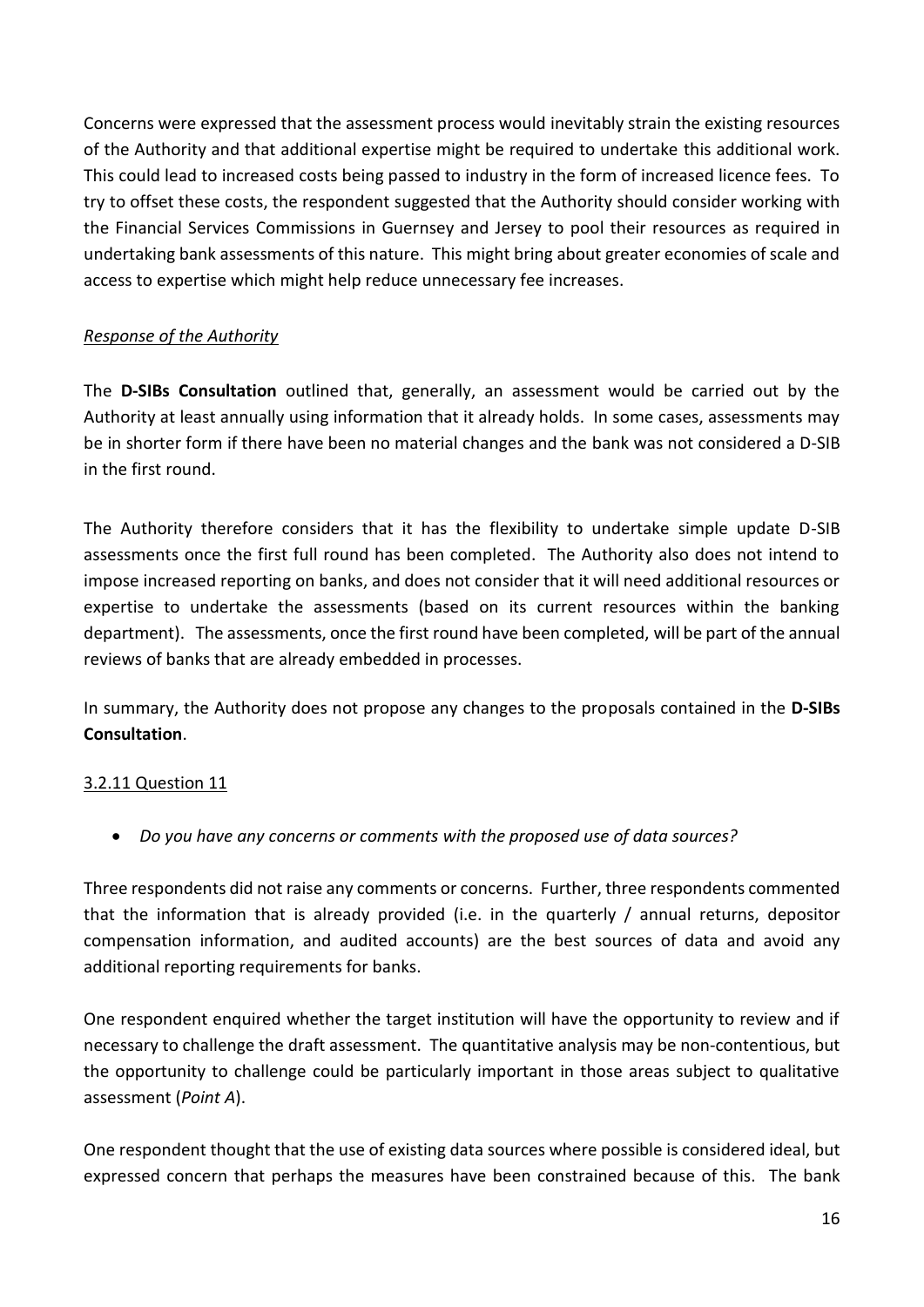noted there is no reference to local SME and trust and pension business, which would be relevant to this assessment. The bank also suggested that the use of DCS figures has been more readily suggested as a measure because of the availability of the relevant statistics (*Point B*).

#### *Response of the Authority*

For point A, the Authority confirms that the reasons for assessing a bank as a D-SIB will be discussed with the bank concerned (as per the proposals for "transparency" in the **D-SIBs Consultation**) and the decision finalised after such discussion.

For point B, the Authority confirms that the proposed measures are considered to be broad, simple indicators of size and substitutability. These have been designed, to some extent, by taking into account the reporting burden that otherwise might have arisen (and which banks have indicated they would not generally support). However, coupled with the qualitative factors, the Authority does not consider that this has constrained or limited the proposed IOM D-SIB framework. Finally, the use of a DCS figure is well established as a relevant measure of the size of a bank in terms of its exposure to retail and smaller value deposits (both locally and internationally), and was included in the original Tri-party Discussion Paper on D-SIBs issued in January 2014.

#### <span id="page-16-0"></span>3.2.12 Question 12

 *Do you have any comments on the Authority's proposals for publishing information and sharing decisions with other relevant persons?*

Generally, banks agreed with the Authority's proposals.

Four respondents made no comments and one just stated that it is imperative that data remains confidential. Another merely confirmed their agreement to the Authority sharing information as long as established gateways / confidentiality undertakings are adhered to. Additionally, one respondent enquired whether banks will be advised of their D-SIB status along with the rationale and related margins (presumably being any capital buffer) - *it should be noted that this point was already covered in the D-SIBs Consultation under "transparency" (i.e. the Authority will provide the reasons for the assessments and discuss this with the bank before issuing a final decision)*.

Only minor additional comments were received:-

One respondent enquired what the Authority's intentions are in respect of publishing information, other than the proposal not to publish a list of D-SIBs (*this is covered in question 13, section 3.2.13*).

Another respondent suggested that, whilst respecting that the information should probably not be publicly available, it should be professionally available (e.g. to other banks) as the information is of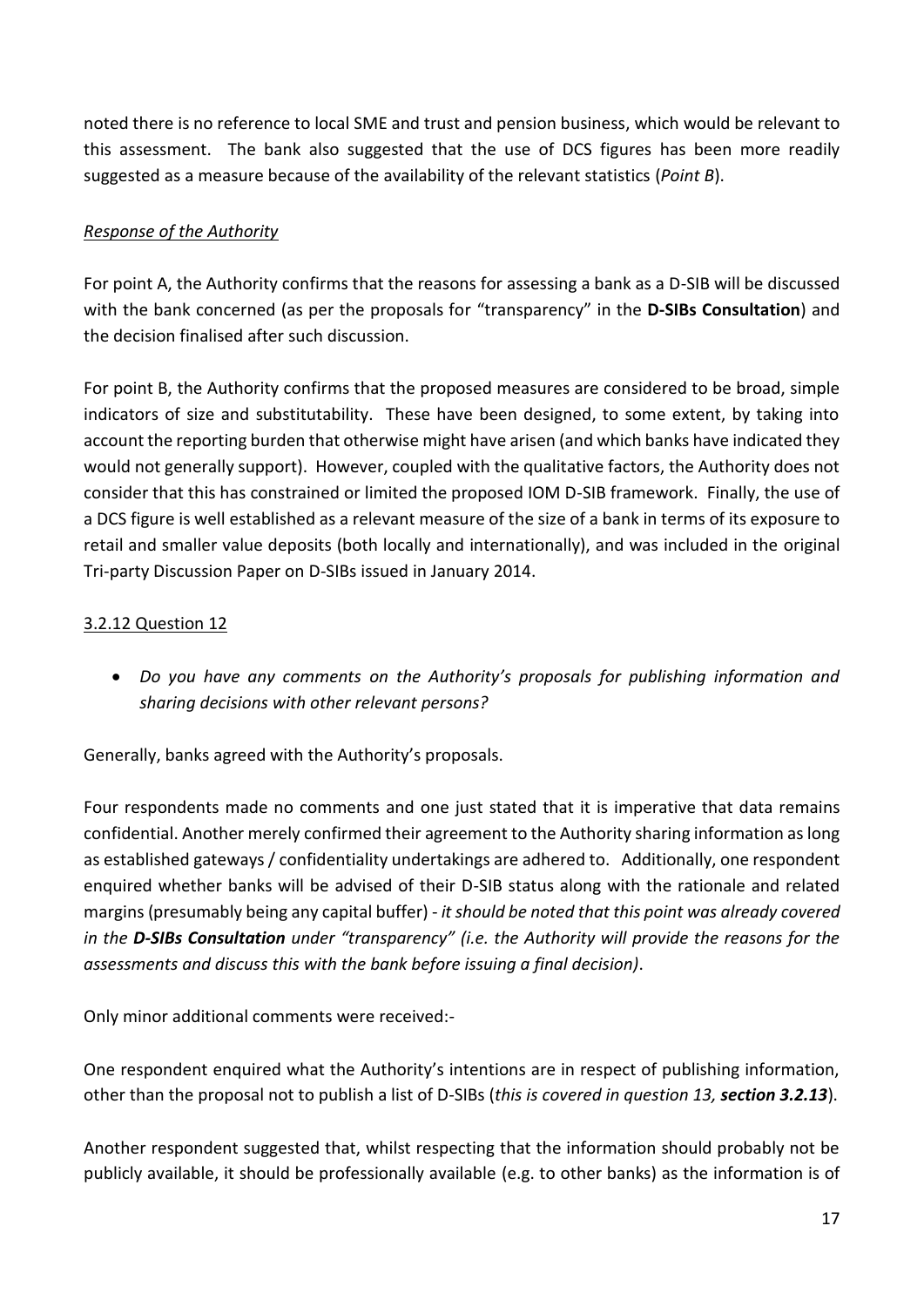commercial interest to assess risk taking decisions in order to mitigate exposure and to inform future investment decisions.

#### *Response of the Authority*

At this stage the Authority does not consider it would be appropriate to make available a "professional" list, but is happy to review the criteria for publishing information regarding which banks are D-SIBs as the framework is developed and embedded. The Authority is not proposing any change to its approach contained in the **D-SIBs Consultation**.

#### <span id="page-17-0"></span>3.2.13 Question 13

 *Do you consider it is appropriate that the Authority does not publish a list of D-SIBs, at the first stage, noting the policy towards this may change in the future?*

The majority of respondents agreed that it was not appropriate to publish a list of D-SIBs at the first stage, albeit noting this may change and a watching brief is required. It was noted that when a recovery and resolution regime is introduced, and particularly if this applies initially only to D-SIBs, it may be necessary to reconsider this stance.

The contrary view was provided by two banks, with another bank proposing a more limited publication:-

One respondent said that the list should be published (albeit in due course) in the interests of consumer transparency.

Another said that the information may become available outside of public channels, and it would be better to control the publication of such information. They also noted that the PRA will publish a full list of D-SIBs, and suggested that the Crown Dependencies should be equally transparent.

Finally, one respondent suggested that the list should be made available to banks and other financial institutions, but not to the general public as they may not correctly assess or interpret it (this was consistent with their comment in 3.2.12 above).

#### *Response of the Authority*

<span id="page-17-1"></span>The Authority considers that, at the first stage, it will not publish a list of D-SIBs, but will continue to monitor international developments (including the position in the UK / EU / Jersey / Guernsey). In the future, a list may be published but not without consulting the sector.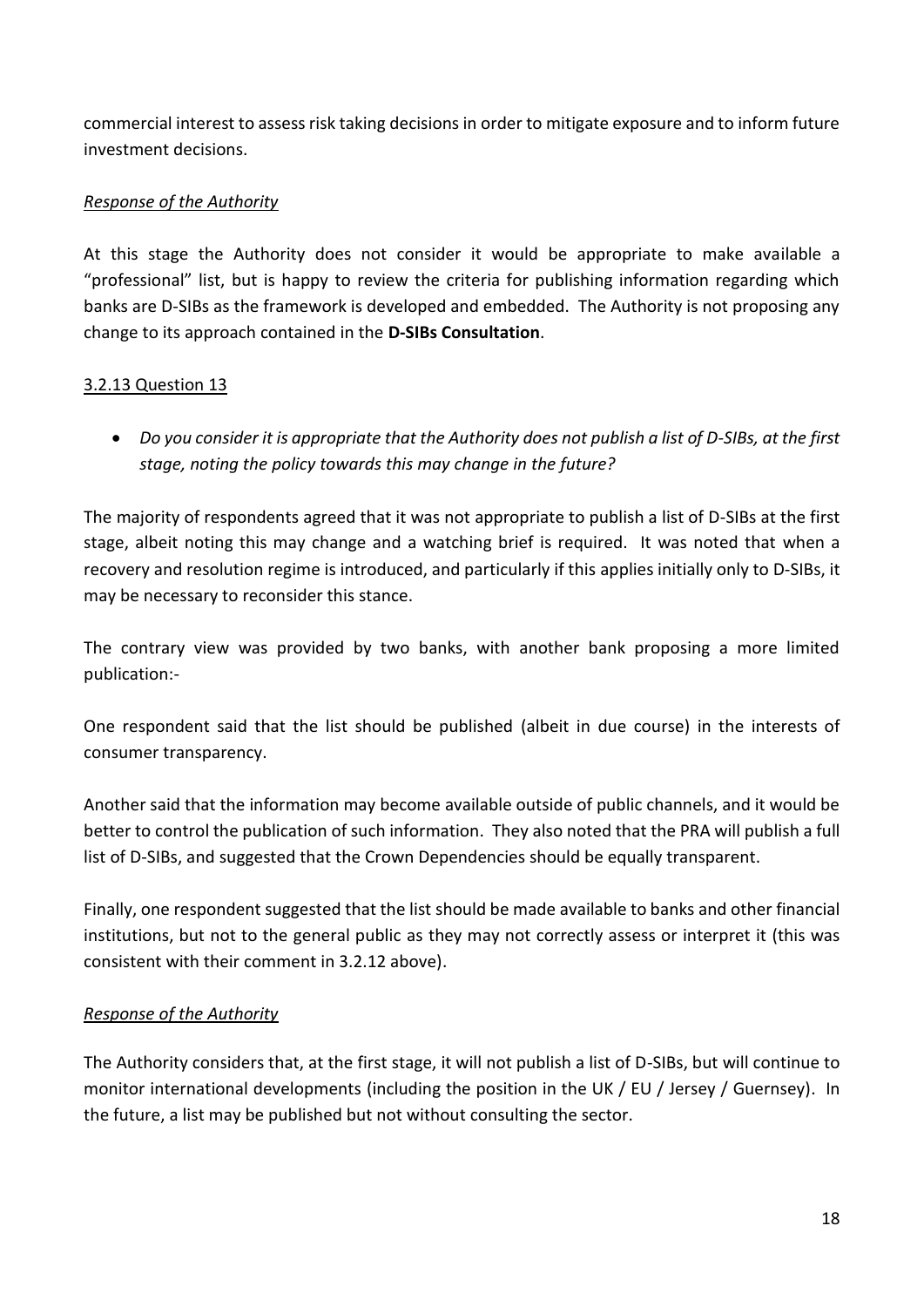#### 3.2.14 Question 14

 *Do you agree that a differentiated, rather than a flat rate, approach to the assessment of HLA is merited?*

All respondents who commented agreed with the proposals.

#### <span id="page-18-0"></span>3.2.15 Question 15

 *Do you agree that a "bucketing approach", broadly reflective of that used in the G-SIB framework, is appropriate to achieve the differentiated HLA requirements?*

All respondents who commented agreed with the proposals with one additional comment:-

One respondent enquired whether there might be any flexibility on the form of HLA required (i.e. not necessarily to be met by CET1 capital). It was suggested that, given the constitution of many local balance sheets, there might be a case for a greater use of non CET1 instruments noting wider developments in relation to MREL and TLAC.

#### *Response of the Authority*

At this stage, the requirement for HLA to be met by CET1 will remain in place, in line with international Basel III standards.

# <span id="page-18-1"></span>3.2.16 Question 16

 *For a D-SIB in the Isle of Man that is a subsidiary of foreign G-SIB or D-SIB, do you agree that the Authority should assess whether some reliance may be placed on the "group" HLA requirement in determining any local HLA requirement?*

Nearly all respondents agreed with the principles outlined in the proposals. One of the respondents that agreed also commented that the resolution approach of the parent group should also weigh heavily in these considerations. For groups whose supervisors are content to operate on a Multiple Point of Entry (MPE) resolution approach, the bank considered there to be a strong argument that no credit should be given for any additional HLA being held at the parent company. However, for groups whose consolidated supervisors are taking the Single Point of Entry (SPE) approach to resolution, the bank said that there is considerable merit in placing tangible value on additional loss absorbing capacity available at the parent level in off-setting any local HLA requirements. In many circumstances these groups will also have additional loss absorbing capacity by virtue of the forthcoming TLAC requirements.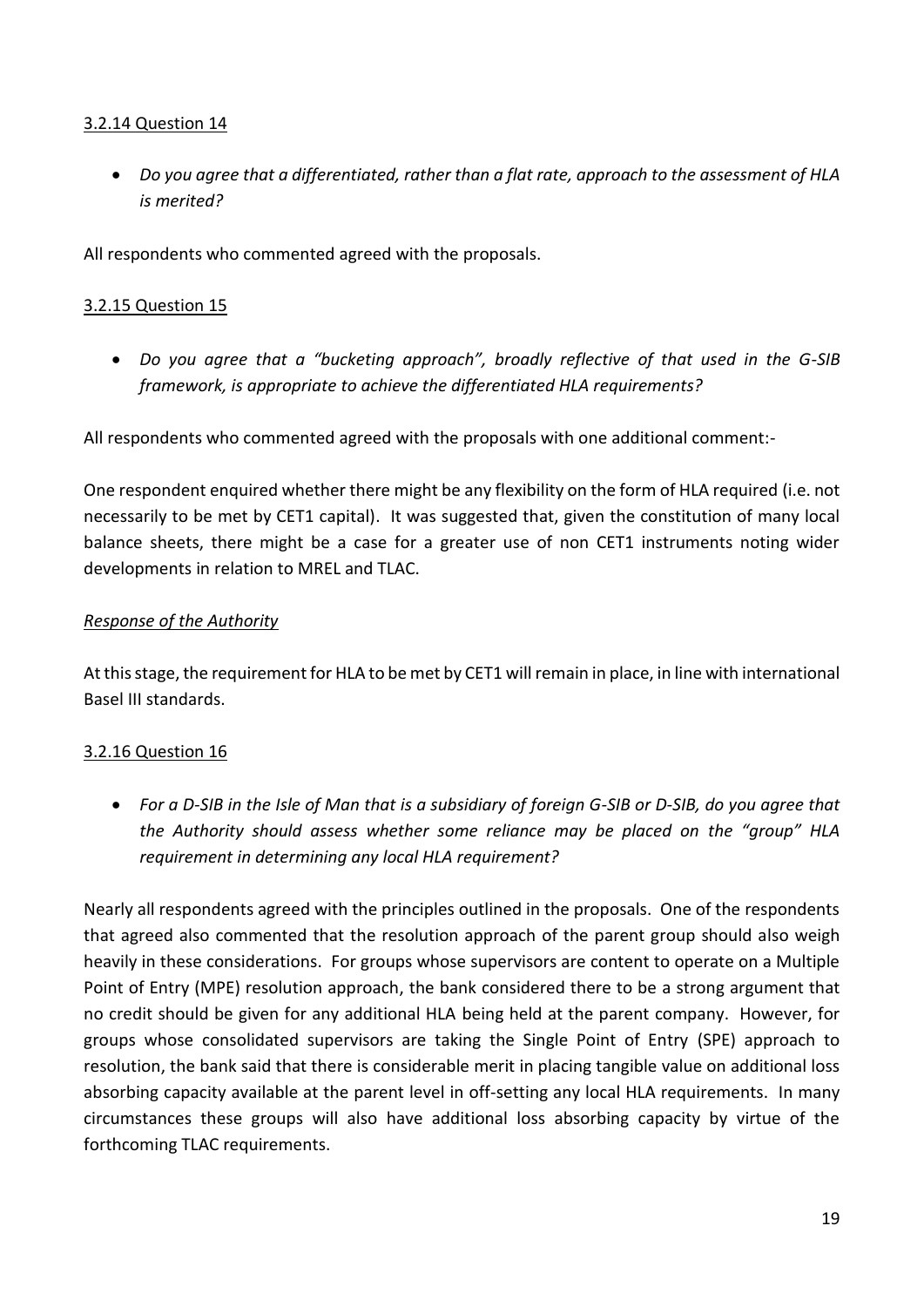Only one bank disagreed, and noted that the Kaupthing Singer & Friedlander case demonstrates that reliance on other jurisdictions to repatriate liquidity or capital can be unsafe. The bank said that a D-SIB framework is only effective where the capital is held locally.

# *Response of the Authority*

<span id="page-19-0"></span>The Authority is not proposing any changes to its proposals contained in the **D-SIBs Consultation**. It considers that the proposed IOM D-SIB framework sets out appropriate factors that need to be taken before reliance would be permitted, which should address the concerns of the bank that disagreed.

#### 3.2.17 Question 17

*Do you agree with the above transitional arrangements for HLA buffer requirements?*

# Five respondents agreed.

One bank questioned whether sufficient consideration has been given with regards to the 50% timescale (by end December 2017), taking into account how much time would be needed to raise any additional capital. Confirmation of the proposed timescales in the near future was requested, as plans would need to be put in place in order to achieve this.

One respondent, noting the extent of restructuring presently underway and with a number of key initiatives still in flight (e.g. BCBS review of Credit Risk RWAs, final calibration of TLAC, introduction of MREL), stated that they would prefer to see an observation period run until December 2017 and the additional HLA requirements introduced from 1 January 2019.

#### *Response of the Authority*

The Authority notes the concerns raised with the proposed transitional arrangements, and is also now aware that the Jersey FSC, in its "Discussion Paper on addressing the risks posed by D-SIBs" issued 15 March 2016, suggested a period of 1 year after HLA buffer requirements have been established (effectively giving banks to end of 2019 to be fully capitalised for HLA purposes).

The Authority expects to have in place a final IOM D-SIB framework by the end of June 2017 (draft policy end 2016) with a view to having completed its first review by the end of 2017 (as compared to Jersey which is anticipated for end 2018); the new Basel III requirements and associated pillar 2 guidance will also be fully in place in 2017. The Authority therefore agrees that a longer transitional period, for HLA, will be applied, as follows, and will remain under review:-

- At least 50% by June 2019 (changed from December 2017))
- 100% by December 2019 (changed from December 2018)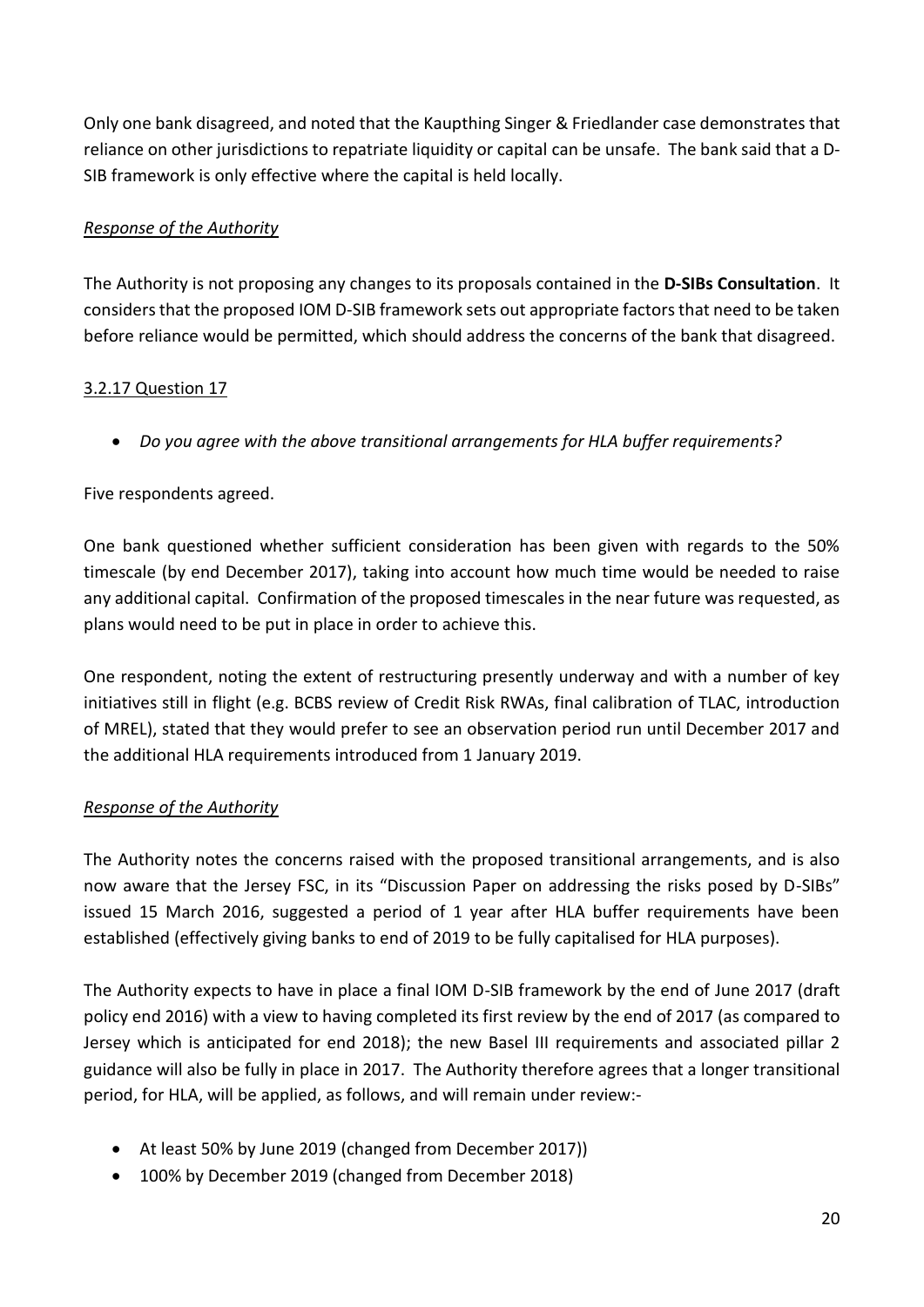#### <span id="page-20-0"></span>3.2.18 Question 18

 *If a foreign bank branch is designated as a D-SIB in the Isle of Man, are there any other factors that the Authority should take into account in addition to those described above, in determining the most appropriate measures to be adopted in respect of such branches?*

Four respondents did not consider that any additional factors were necessary. A further comment was in relation to security for up-streamed deposits which is part of separate work the Authority undertakes on large group exposures (for subsidiaries) and is therefore not covered in this section.

One respondent suggested, given the limitations on regulatory capital supervision of foreign branches, a more prudent approach should be taken with respect of credit ratings. Rather than investment grade, it would recommend the minimum rating be set at A-/A3 (*Point A*).

Another had concerns on the level of more in depth risk management governance. For a branch structure, the replication of oversight at a local level in the Isle of Man would not add value and could prove onerous (*Point B*).

One respondent suggested that the strength of the relationship between home and host regulator should help the host regulator form an opinion on the strength of the bank as a whole, and that both a consideration of the strength of the regulatory regime of the home regulator and the strength of the relationship between home and host regulator should inform the requirements for the degree of increased scrutiny of the local branch; *in effect the Authority's proposals already reflect this approach*.

This respondent further suggested that the most pertinent additional scrutiny available to the Authority is, in respect of UK incorporated institutions, in developing its relationship with the UK PRA to understand how the institution as a whole complies with the UK's CRD IV regime under which ultimately all branches of the institution are considered and where intervention can be applied most appropriately. The respondent queried the rationale, should it be proposed, of increased scrutiny of the local branch where it would seem to be of comparatively limited additional value (*Point C*).

Another respondent suggested that the Authority will be able to increase supervision in relation to these branches and, in extreme cases, might re-consider the authorisation of the branches concerned or require the firm to convert to a subsidiary (*Point D*).

#### *Response of the Authority*

With regard to the specific points the Authority comments as follows:-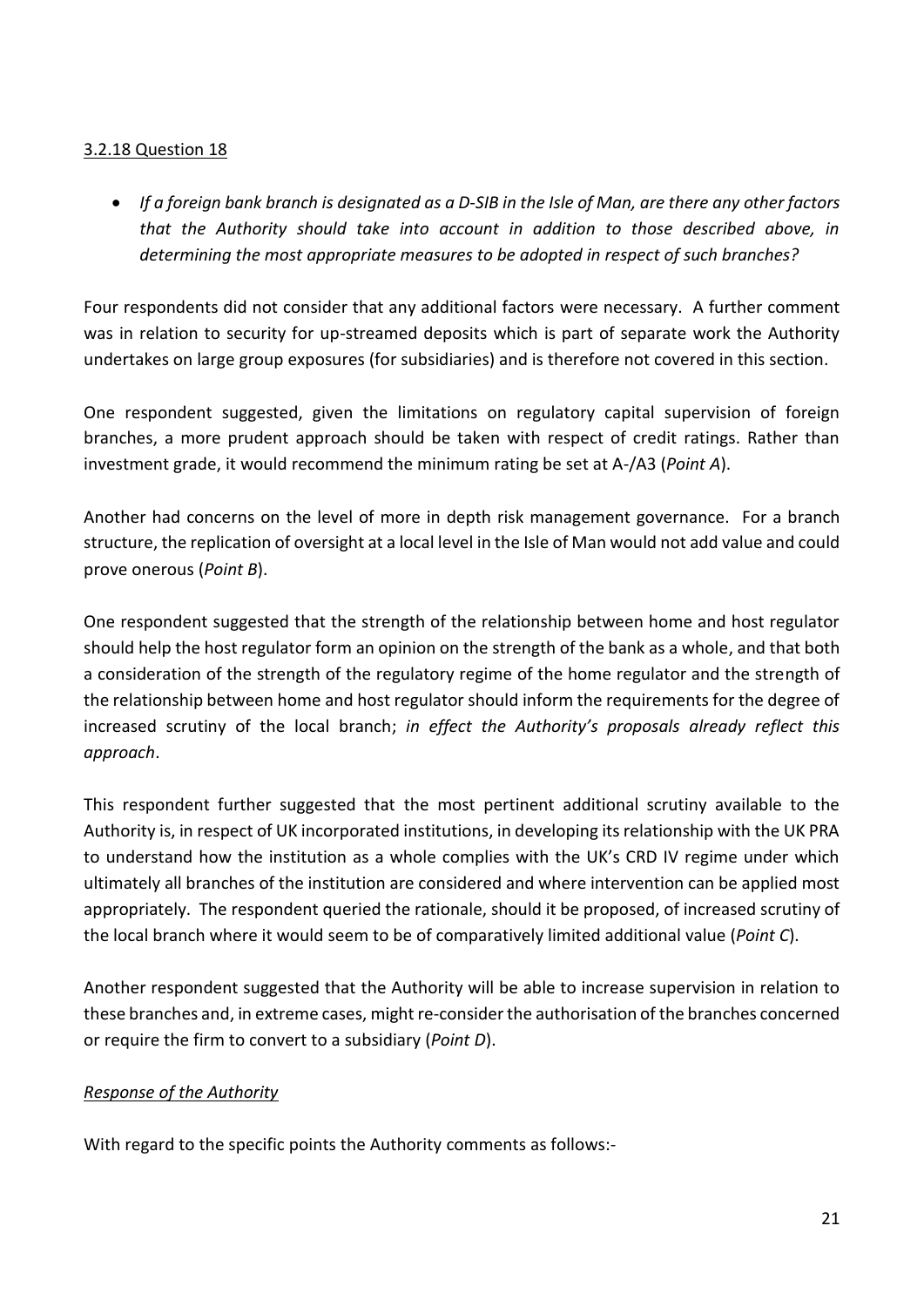Point A: The Authority only recently updated its licensing policy in respect of branches that wish to take retail deposits (December 2015). The stated credit rating (at least investment grade) is the minimum for any branch that wishes to take retail deposits (not only those that would be considered systemic). The Authority is not proposing any change at this time.

Point B: The Authority is not proposing that a branch, assessed as a D-SIB in the Isle of Man, would have to implement a revised oversight / governance structure, but rather the Authority would undertake supervision to make sure it is satisfied with the arrangements for the branch. This would be particularly the case if the bank (of which the branch is a part) is not itself a D-SIB or part of a G-SIB group.

Point C: As per point B above; in addition the Authority will need to engage with the home regulator as applicable especially in relation to recovery and resolution as those areas are developed.

Point D: Conversion of a branch to a subsidiary cannot of course be ruled out but would always need to be carefully considered, balanced, and discussed with the home regulator. This step would only be considered if it was felt it was absolutely necessary to protect depositors and is not a policy that the Authority is currently pursuing.

# <span id="page-21-0"></span>**4. Post-Consultation Changes to Proposals**

Taking into account the feedback received, the Authority is proposing the following main changes to the proposals set out in the **D-SIBs Consultation** in finalising its supervisory policy and approach to D-SIBs-

- A slightly revised weighting of the size and substitutability factors in the quantitative indicator assessment methodology as outlined in *appendix 1*;
- Including the additional factors as set out in *section 3.2.4* and *section 3.2.8;*
- A longer lead in time for transitional provisions for any HLA requirements that might be required.

In addition the Authority will continue to monitor developments in other jurisdictions in relation to the publication of a D-SIB list.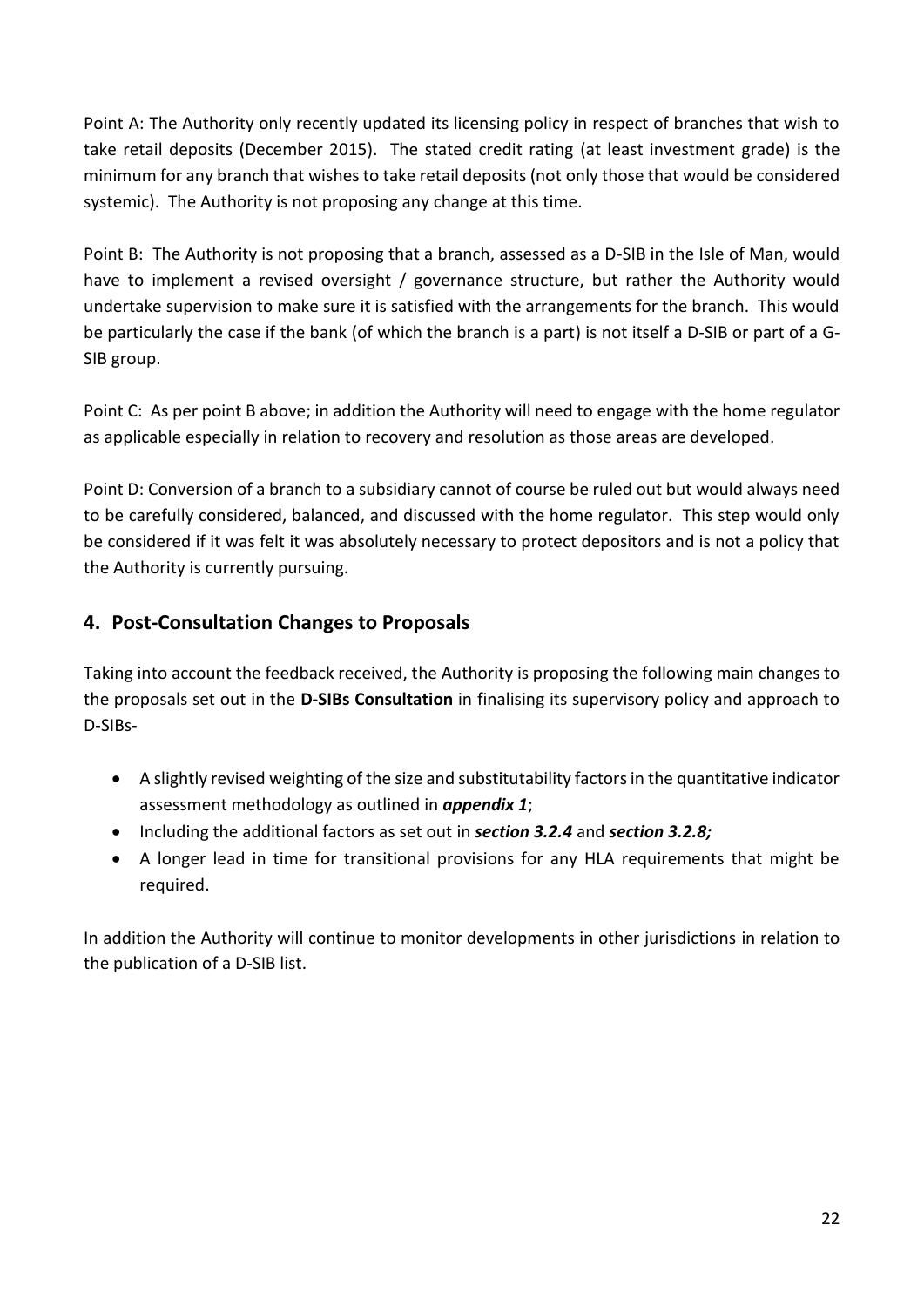# <span id="page-22-0"></span>**5. Next Steps**

Based on the **D-SIBs Consultation**, and taking into account the changes outlined in **Part 4** above, the Authority intends to issue a final draft policy statement by the end of 2016. This policy will set out the process and methodology for identifying D-SIBs, and the regulatory and supervisory framework that will apply to banks identified as D-SIBs. The Authority then intends to implement a final policy by the end of June 2017, in line with the timeframe for moving to the new Basel III capital standards (including the new Pillar 2 guidance).

The Authority also intends to have formally identified all D-SIBs, and agreed its decisions with those banks, by the end of 2017.

Finally, in relation any HLA requirements that may arise, the Authority confirms that these will only come into force, where considered applicable, during 2019, to permit banks enough time to plan for any increase. This timeframe will also remain under review.

Please direct any related queries to:

**Andrew Kermode Deputy Director – Banking, Supervision Division** E-mail: [andrew.kermode@iomfsa.im](mailto:andrew.kermode@iomfsa.im)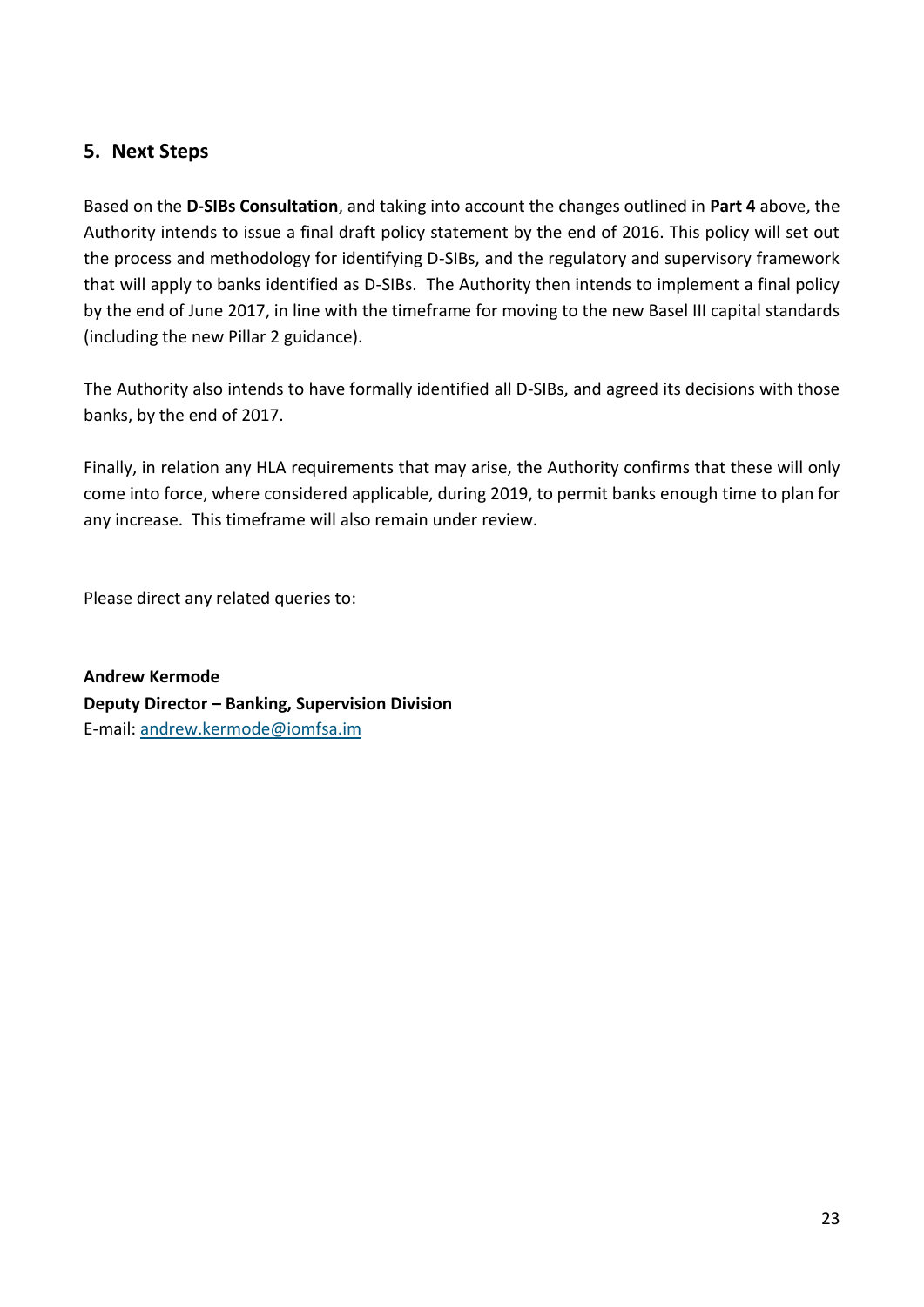# <span id="page-23-0"></span>**6. Glossary of Terms**

| (the) Authority       | Isle of Man Financial Services Authority           |
|-----------------------|----------------------------------------------------|
| <b>BCBS</b>           | Basel Committee on Banking Supervision             |
| <b>CD<sub>S</sub></b> | Crown Dependencies – Guernsey, Isle of Man and     |
|                       | Jersey                                             |
| CET1                  | Common (or core) Equity Tier 1                     |
| CRR / CRD IV          | (EU) Capital Requirements Regulation and Directive |
| <b>DCS</b>            | (Isle of Man) Depositors' Compensation Scheme      |
| D-SIB                 | Domestic Systemically Important Bank               |
| G-SIB                 | <b>Global Systemically Important Bank</b>          |
| <b>HLA</b>            | Higher Loss Absorbency (for capital adequacy)      |
| <b>IOM Banks</b>      | Isle of Man incorporated deposit takers (banks)    |
| <b>MREL</b>           | Minimum requirement of own funds and eligible      |
|                       | liabilities (for resolution)                       |
| <b>PRA</b>            | (UK) Prudential Regulation Authority               |
| <b>SME</b>            | <b>Small and Medium Enterprise</b>                 |
| <b>TLAC</b>           | Total Loss Absorbing Capacity (for resolution)     |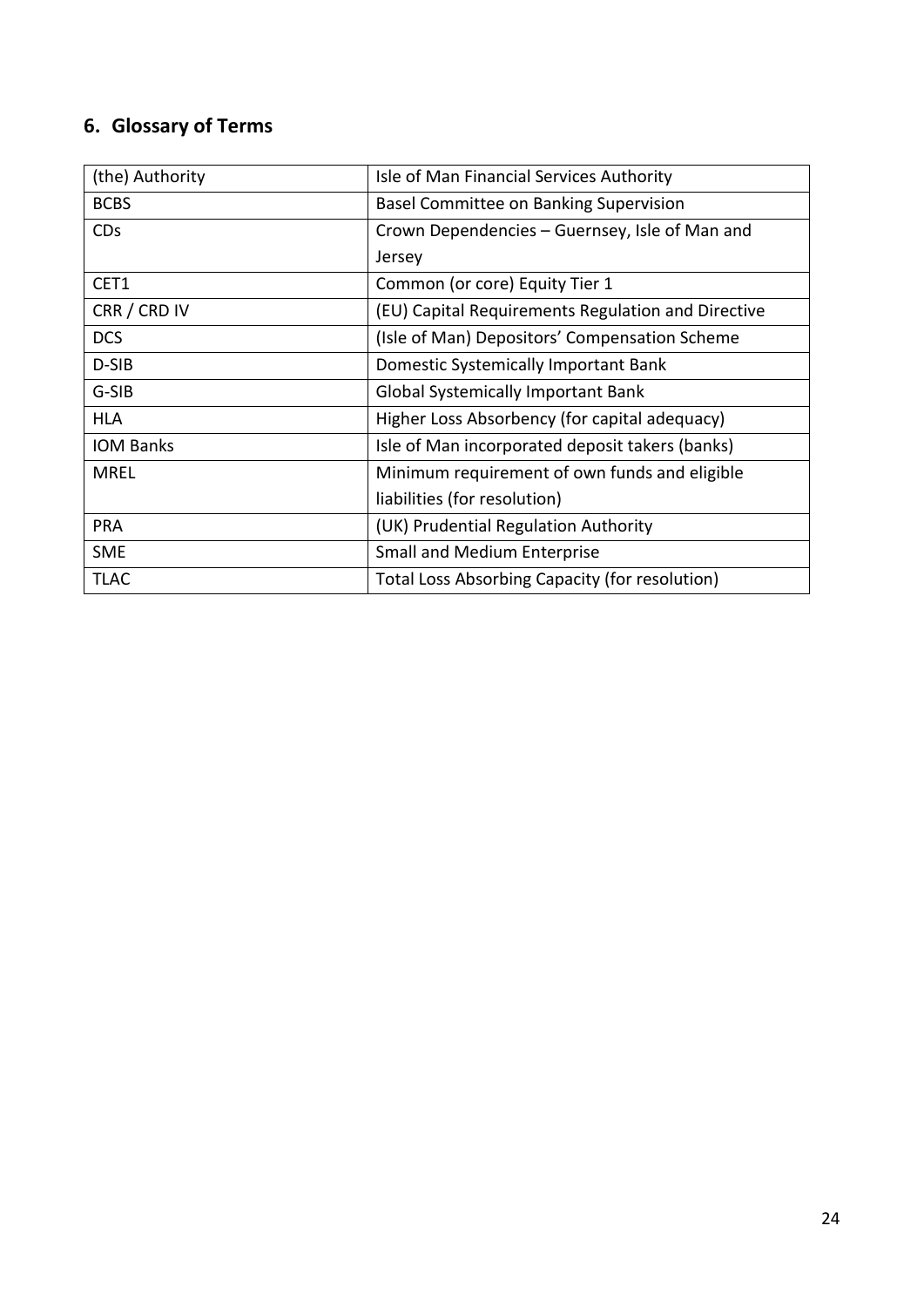# **7. Appendix 1**

Original proposed indicator / factor weighting under the quantitative approach

| Factor                 | <b>Quantitative indicator</b>               | <b>Weighting</b> |
|------------------------|---------------------------------------------|------------------|
| Size (70%)             | Eligible deposits under a compensation      | 17.5%            |
|                        | scheme                                      |                  |
|                        | Isle of Man resident deposits (individuals) | 17.5%            |
|                        | Total assets                                | 17.5%            |
|                        | Number of staff employed                    | 17.5%            |
| Substitutability (30%) | Isle of Man residential mortgage lending    | 10%              |
|                        | Lending to Isle of Man based businesses     | 10%              |
|                        | Retail call accounts (all customers)        | 10%              |

*Example scoring methodology as per D-SIBs Consultation*

| <b>Factor</b>                                  | <b>Quantitative indicator</b>              | <b>Basis point</b><br>score (out of<br>10,000) | <b>Weighting</b>            | <b>Final score</b> |
|------------------------------------------------|--------------------------------------------|------------------------------------------------|-----------------------------|--------------------|
| <b>BANK A - LARGE FULL SERVICE RETAIL BANK</b> |                                            |                                                |                             |                    |
| Size (70%)                                     | Eligible deposits under a                  | 1,000                                          | 17.5%                       | 175                |
|                                                | compensation scheme                        | (e.g. 10% share)                               |                             |                    |
|                                                | Isle of Man resident deposits              | 700                                            | 17.5%                       | 122.5              |
|                                                | (individuals)                              |                                                |                             |                    |
|                                                | Total assets                               | 1,000                                          | 17.5%                       | 175                |
|                                                | Number of staff employed                   | 1,200                                          | 17.5%                       | 210                |
|                                                |                                            |                                                | <b>Total size score</b>     | 682.5              |
| Substitutability                               | Isle of Man residential                    | 2,000                                          | 10%                         | 200                |
| (30%)                                          | mortgage lending                           |                                                |                             |                    |
|                                                | Lending to Isle of Man based               | 2,000                                          | 10%                         | 200                |
|                                                | businesses                                 |                                                |                             |                    |
|                                                | Retail call accounts (all                  | 900                                            | 10%                         | 90                 |
|                                                | customers)                                 |                                                |                             |                    |
|                                                | <b>Total substitutability score</b><br>490 |                                                |                             |                    |
|                                                |                                            |                                                | <b>TOTAL SYSTEMIC SCORE</b> | 1,172.5            |